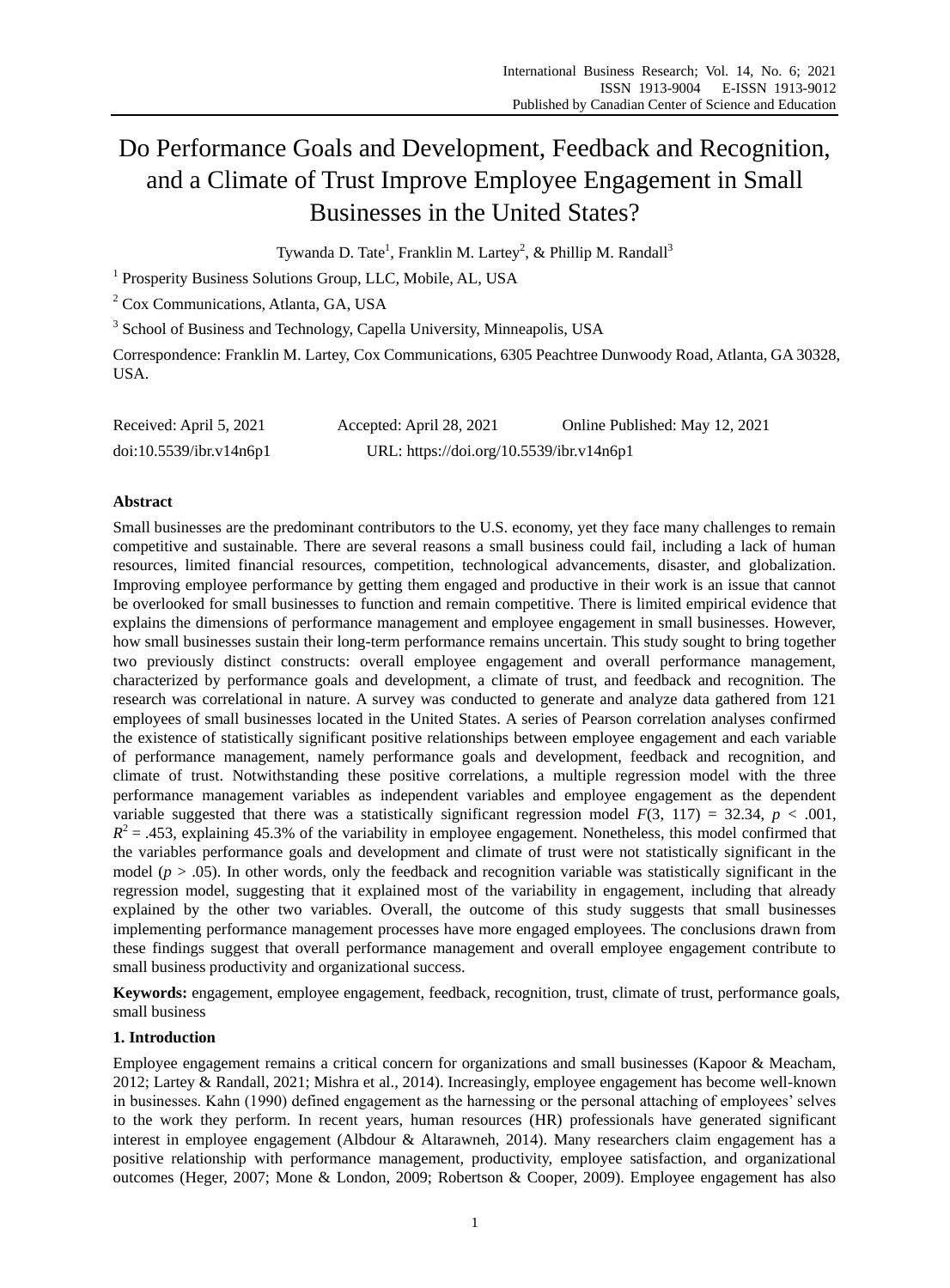been shown to be strongly related to employee performance (Heger, 2007), positive organizational outcomes (Robertson & Cooper, 2009), and a positive impact on employees' psychological well-being (May et al., 2004). Additionally, studies have linked employee engagement to organizational commitment. According to Ali et al. (2013), employee engagement is the employee's long-term commitment to the organization. Despite the contributions provided by many scholars, engaging employees is significant because a business cannot function without its employees.

Small businesses constitute a driving force for both job creation and economic growth. In the United States, most small businesses, those with 500 or fewer employees, fail within the initial five years of operation ( Small Business Administration, 2012). Generally, the number of new small business firms that start in any given year is approximately equal to the ones that closed due to failure in the same year (Brown, 2007). The Small Business Administration (SBA, 2014) reported 10–12% of small firms both open and close annually. In other words, as one small business opens, another one is closing. Approximately two-thirds of small businesses survive up to two years, and about half of these businesses survive five years (SBA, 2012). Further, in 2013, a total of 33,212 small business bankruptcies were reported (SBA, 2014). However, it remains uncertain how to sustain long-term performance.

As for small businesses, improving employee performance by getting employees engaged in their work to be more productive is an issue that cannot be overlooked, in order to function and remain competitive. Scholars and practitioners have found positive relationships between performance management and employee engagement in larger companies. Small businesses are the predominant contributors to the U.S. economy, yet they face many challenges to remain competitive and sustainable. Limited empirical evidence exists that explains the dimensions that make up performance management structures that engage employees in small businesses.

Empirical studies show that out of every 100 new small businesses, approximately 70 of them are less likely to be successful (Ucbasaran et al., 2010). There may be several factors as to why small firms fail; however, employee engagement is an important element that can promote organizational success. For example, many companies show low productivity, although management reports that their employees are satisfied (Ali et al., 2013). Individuals like their jobs for various reasons. Heger (2007) found that employees who feel satisfied with their jobs are not necessarily engaged. Employees may share differences regarding how they feel about their work. However, employers that seek to gain a better understanding of their employees, including their interests and values, may discover ways to address business concerns. Heger suggested that employee engagement is a good measure for understanding the association between employee attitudes, behaviors, and business results. For this reason, researchers are taking more interest in studies regarding employee engagement and the relationship it has with small businesses (Bakker et al., 2007; Macey & Scheneider, 2008). The current research addresses the knowledge gap regarding the relationship, if any, between overall performance management activities (involving performance goals and development, feedback and recognition, and a climate of trust) and overall employee engagement within small businesses in the United States.

# **2. Literature Review**

# *2.1 Small Businesses in the United States*

Small businesses account for a relatively large segment of the U.S. economy (Stewart, 2002; Kowalewski & Phillips, 2012; Yallapragada & Bhuiyan, 2011). The number of businesses that are being generated annually can present an understanding of the high percentage of small businesses and their importance. Small business employers comprise approximately 99% of the U.S. economy, and the largest share of small business employment derives from firms with less than 100 employees (Small Business Administration, 2019). Undeniably, small businesses can be vital to the U.S. workforce. In 2011, small businesses created over half the jobs in the U.S. private workforce (Small Business Administration, 2014). The Small Business Administration (2014) reported small businesses created 60% of the net new jobs. Small businesses are important to the U.S. because they employ a majority of the workforce, which can affect the economic effectiveness.

Small businesses have trouble succeeding in a highly competitive business environment dominated by large firms (Brinckmann et al., 2010). Additionally, engaging employees and boosting productivity becomes difficult when the competitive business climate repeatedly hits an organization for many reasons (Catteeuw et al., 2007). As previously mentioned, today's competitive economy continuously undergoes rapid changes as businesses face a multitude of challenges. Small businesses face several challenges, including financial, globalization, competition, technological advancements, and disaster (Mone & London, 1998; Scarborough & Zimmerer, 2003). Among these challenges, a lack of adequate finances seems to be the primary cause of failure, with human resources in second place (Brown, 2007). O'Connell (2004) listed ten top reasons why organizations or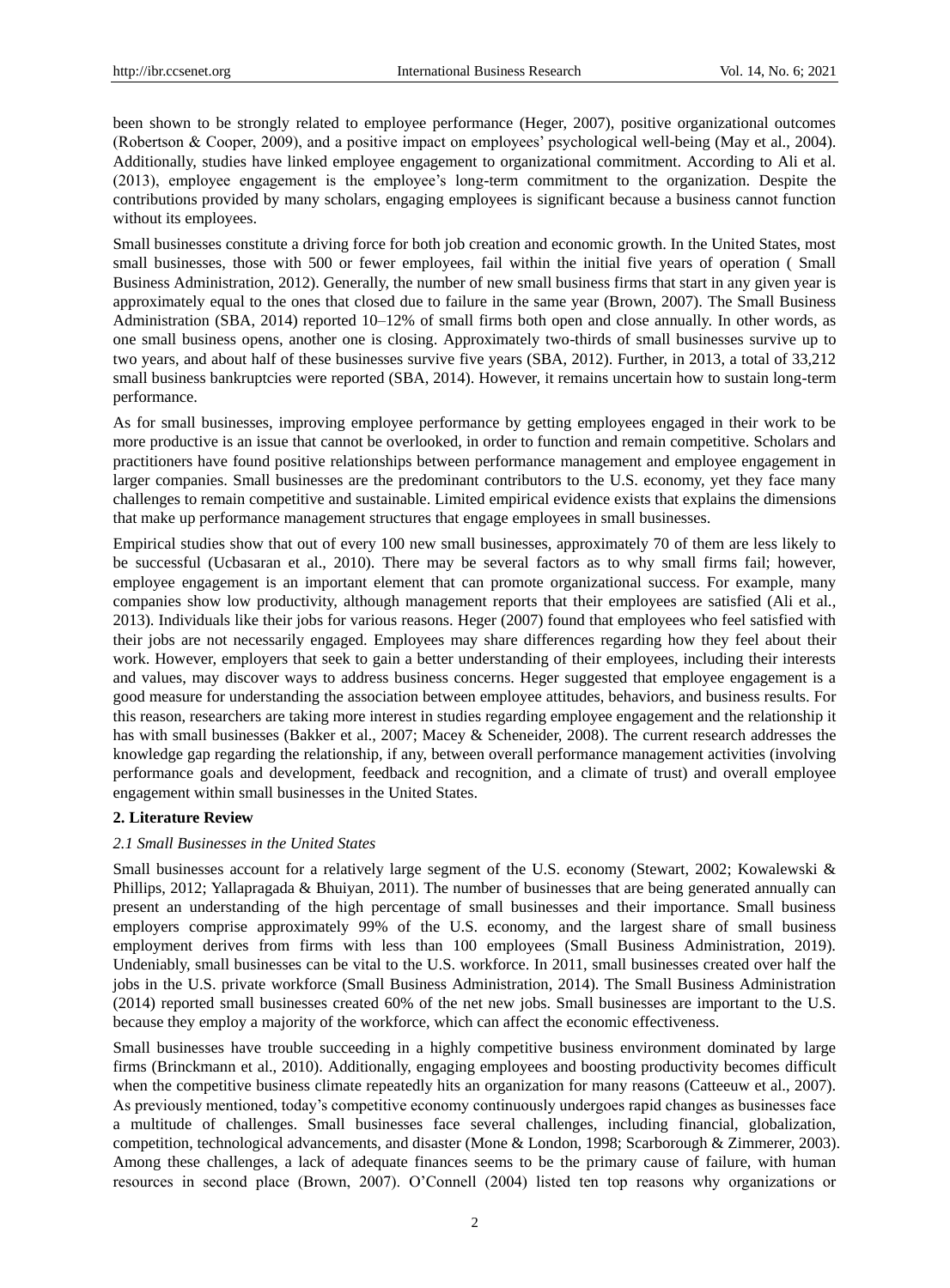businesses fail and claimed that ineffective communication skills and practices are the leading causes of organizational failure. Failing to clarify directions or poor performance expectations ranked fourth. A lack of personal integrity and trust ranked eighth, and poor planning practices and reactionary behavior ranked tenth. All these actions link employee engagement to some performance-management-related activity, which raised interest in examining the relationship between the three variables in small businesses.

Similarly, Mone and London (2009) argued setting meaningful and effective goals, building a climate of trust, providing constructive feedback, and recognizing employees' performance are employee engagement exercises that can lead to improved performance and business success. For small businesses to remain successful, it is imperative for the small business firm to be aware of the necessary skills and to hire employees to compensate for the missing skills (Yallapragada & Bhuiyan, 2011). Small businesses are operating in a competitive environment, which entails continuous improvements. Therefore, businesses are seeking ways to drive their performance to remain competitive (Markos & Sridevi, 2010). Nevertheless, most of these issues may be effectively addressed by one critical endeavor: employee engagement.

#### *2.2 Employee Engagement*

Recently, in the realm of human resources development (HRD), academia, and practitioners, employee engagement has become and remains a hot topic (Albrecht, 2012; Fairlie, 2011; Lartey & Randall, 2021; Saks, 2006) and a critical concern for organizations (Kapoor & Meachem, 2012). Researchers are taking more interest in studies regarding employee engagement (Bakker et al., 2007; Macey & Schneider, 2008) and its relationship with small business success. Presently, there is no universal agreement on the phenomenon of employee engagement (Markos & Sridevi, 2010). Employee engagement has many wide accepted definitions by scholars in the academic realm. However, several definitions of employee engagement have been presented in literature over the last two decades (Ali, 2013; Bhattacharya & Mukherjee, 2009; Dash, 2013; Kahn, 1990; Mani, 2011). According to Dash (2013), these definitions measure the employees' emotional attachments to their jobs, which directly influence their anticipation toward learning and performing at work. For example, Kahn (1990) defined *employee engagement* in management literature as the personal attaching of employees' selves to the work they perform. Lartey (2021) defined employee engagement as:

a two-way relationship between an organization and a worker, in which the organization provides the worker with the environment and conditions to be successful through good leadership and management, and the worker provides the organization with a positive and self-motivated performance leading to the achievement of the organizational mission, vision, purpose, and goals (p. 137).

Similarly, many other scholars defined employee engagement as an employee's commitment and involvement level toward an organization and its values (Ali, 2013; Bhattacharya & Mukherjee, 2009; Dash, 2013; Mani, 2011). Moreover, Schaufeli et al. (2006) characterized employee engagement in three dimensions: vigor, dedication, and absorption. The authors noted that (a) *vigor* was characterized by high levels of energy and mental resilience while working; (b) *dedication* was characterized as a sense of significance, enthusiasm, inspiration, pride, and challenge; and (c) *absorption* was characterized by being fully concentrated and happily engrossed in one's work.

Presently, the U.S. spends over \$720 million toward employee engagement improvements (Gerst, 2013). Small businesses that consider the impact employee engagement has on the business and the benefits that come with the employees may gain a competitive advantage. Importantly, employees possess the required knowledge a business needs to function. According to Lorenzet et al. (2006), companies rely on the knowledge, competence, and capabilities of their human assets as a competitive advantage. In recent times, HR professionals have generated significant interest in employee engagement (Albdour & Altarawneh, 2014) as many researchers claim engagement has a positive relationship with performance management, productivity, employee satisfaction, and organizational outcomes (Heger, 2007; Mone et al., 2011; Mone & London, 2009; Robertson & Cooper, 2009). Performance management can engage employees. Further, studies found that performance management can drive employee engagement (Mone et al., 2011; Mone & London, 2009), especially in larger companies. Performance management is viewed as the key structure that can promote business success (Haines et al., 2004) and engage employees. There can be some challenges with employees and their work relationships. Significantly, in the modern age, the relationships that employees have with their work have been acknowledged, along with the challenges that may surface when the relationship takes an unexpected course (Maslach et al., 2001).

People have the option to get engaged in various functions at work (Saks, 2006). Although some research placed emphasis on the state of engagement (Bakker et al., 2007; Kahn, 1990; Macey & Schneider, 2008), it has been suggested that there might be some antecedents to engagement that could enhance and possibly help in the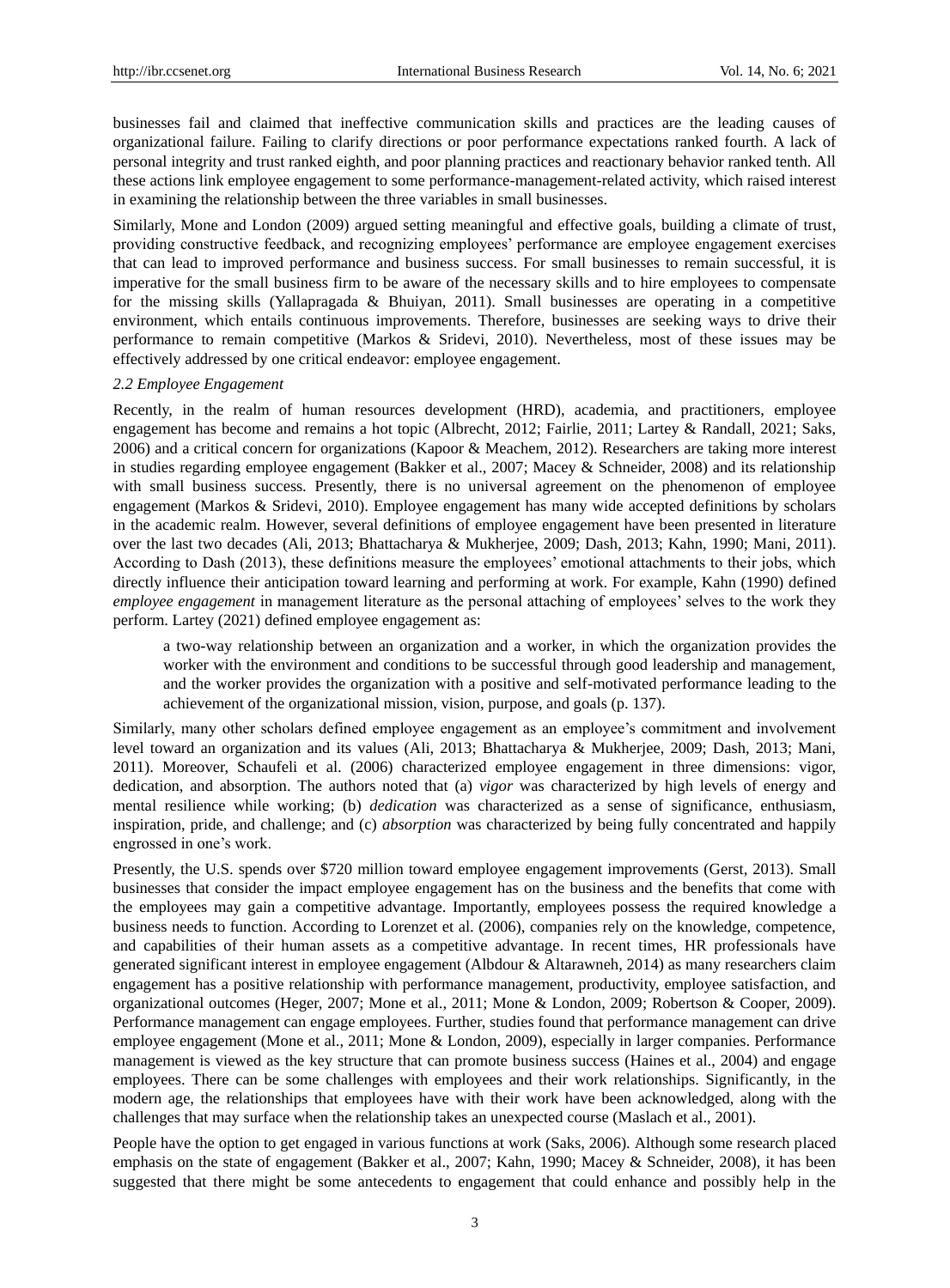development of an engaged workforce (Saks, 2006). Employee engagement can be developed from an organizational, individual, or work level. However, regarding employee engagement, antecedents that develop engagement at the organizational level revolves around personnel and human needs (Sarwar & Abugre, 2013). According to Shuck et al. (2011), there is a need to both identify basic employee needs and create organizational conditions conducive to engagement.

Employee engagement can be an important element to business and organizational success. Several scholars and practitioners reported employee engagement as a key factor to organizational success (Albrecht, 2012; Catteeuw et al., 2007). Further, Simon (2011) confirmed organizations are focusing on ways to get employees more engaged. For example, Albrecht (2012) pointed out engaged employees contribute to performance and commitment. Moreover, Catteeuw et al. (2007) found engaging employees increased the employees' innovation, creativity, and focus on their work. Tate et al. (2019) established attentiveness, expressiveness, and motivation as significant predictors of engagement. Lartey (2021) identified career planning, employee autonomy, and manager recognition as drivers of engagement in small and medium size businesses. Handa and Gulati (2014) posited personality is a significant predictor of employee engagement. The authors noted by understanding the relationship between personality traits, the employee attitudes, and behaviors likely enables managers to accomplish a better fit between employees and their job. When considering increasing employee engagement or creating teleworking opportunities, Tate et al. (2019) suggested emotional analysis approaches to gain a profound understanding of the employee's motivation. In fact, Saks (2006) found that employees differ in their levels of job engagement and organization engagement, as well as the predictors and consequences of each kind of engagement.

#### *2.3 Performance Management*

Many scholars and practitioners have paid close attention to sources of firm performance (Rosli & Mohmood, 2013). For decades, performance management has been linked to a multitude of organizational capabilities and other disciplines: accounting and psychology, organizational performance, human resource management, and sustainability (Chenhall & Langfield-Smith, 2007; Delaney & Huselid, 1996; Lahteenmaki et al., 1998; Searcy, 2012). Regardless of the views, to increase performance, all the scholars and practitioners shared common processes and measurements. Therefore, the ultimate goal of performance management is to increase productivity in organizations.

There are models that explain performance and how it should be measured systematically. According to Searcy (2012), performance measurements provide insight into system development processes, indicator selection criteria, and the roles of these systems. Tangen (2005) described successful performance measurement systems as a group of performance measures that provide an organization with information that can be used to assist in managing, controlling, planning, and performing activities. Equally important, the performance measures design must reflect the most important factors influencing the productivity of the organization's different processes. For this reason, performance should be measured from multiple perspectives since high productivity is the outcome of many factors. (Pekuri et al., 2011).

Performance management can be viewed as the business foundation to long-term success. Increasingly, organizations view performance management as the primary structure that can promote business success (Haines et al., 2004). For instance, Brudan (2010) identified three traditional performance management levels in an organizational context as strategic, operational, and individual performance. On the other hand, Lutwama et al. (2013) claimed the three main functions of performance management are strategic, administrative, and developmental.

Despite the difference in functionality terminology, both the functions and the levels of performance management share similarities and have demonstrated engaging employees in a business. For example, Brudan (2010) argued the operational level of performance management aligns with corporate strategy and places more emphasis on the functional aspects of this role. This level focus is to achieve department objectives and is traditionally evaluated by the accounting function utilizing financial indicators in terms of effectively and efficiently. In contrast, Lutwama et al. (2013) pointed out the strategic function connects the employees' performance to the organization's overall strategy. Brudan (2010) emphasized the individual level of performance management mirrors the organization's maturity level, and human resource managers are the primary drivers at the individual performance management level.

A well-defined performance management process still lacks in many organizations (Goh & Anderson, 2007. To meet business goals and achieve organizational success, firms must have a robust performance management process in place (Wortzel-Hoffman & Boltizar, 2007). Performance management is a continuous process that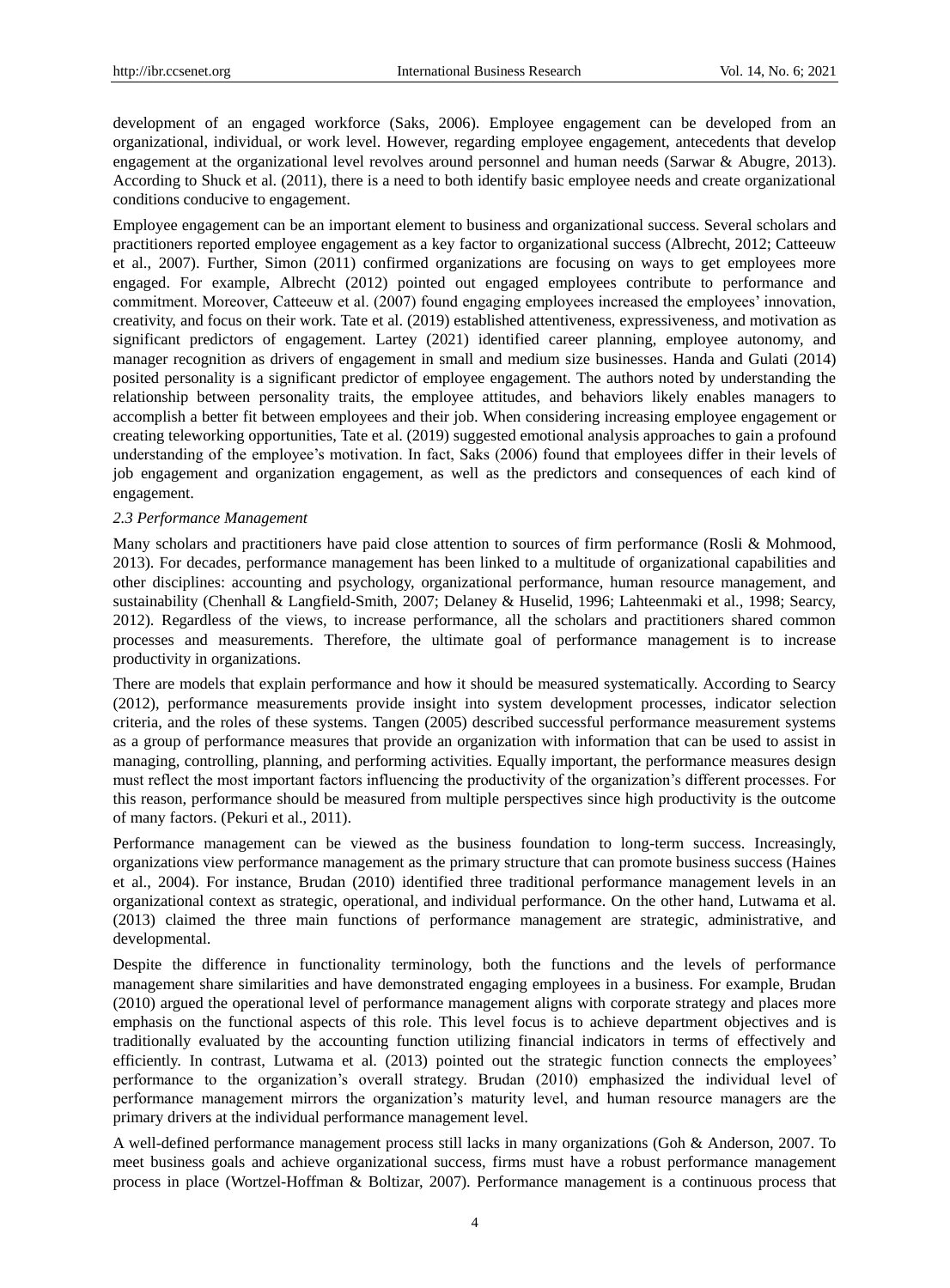renews itself as the performance unfolds (Mone & London, 2009). In other words, since there are no fixed processes, organizations must design performance management systems that best meet their business needs. Further, developing processes that link company objectives to operations and providing relevant business information help identify areas for improvements (Pekuri et al., 2011). Moreover, the process and the individual measurement indicators should be explained, known, and available to the employees (Lutwama et al., 2013).

# *2.4 Goal-Setting Theory*

For nearly five decades, goal-setting theory has strongly influenced organizational behavior and practice (Bipp  $\&$ Kleingeld, 2011; Locke, 1968; Locke & Latham, 2002; Medlin & Green, 2008). According to Van De Ven (1989), a good theory is practical precisely because it advances knowledge in a scientific discipline, guides research toward crucial questions, and enlightens the profession of management. Goal setting is a work motivation concept that provides a profound understanding of how setting goals is the primacy to performance. Pinder (1984) concluded that "goal-setting theory has demonstrated more scientific validity to date than any other theory or approach to work motivation" (p. 169). In the field of organizational behavior, Miner (2003) found goal-setting theory to be one of the most respected theories.

The emphasis of goal-setting theory is placed on the core properties of an effective goal (Locke & Latham, 2002). These properties include:

Specificity and difficulty; goal effects at the individual, group, and organization levels; the proper use of learning versus performance goals; mediators of goal effects; the moderators of goal effects; the role of goals as mediators of other incentives; and the effect of goal source. (p. 714)

Previous studies have shown a relationship between goal setting and performance. A goal is the object or aim of an action that an individual is trying to accomplish (Locke & Latham, 2002; Locke et al., 1981). Other frequently used concepts with meanings similar to that of a goal include the performance standard, quota, work norm, task, objective, deadline, and budget (Locke et al., 1981). According to Latham and Locke (2007), goal-setting theory declares a direct positive relationship exists between high specific goals and task performance. Goal-setting theory is "associated with the relationship between conscious goals or intentions and task performance" (Latham & Yukl, 1975; Locke, 1968, p. 291). The authors noted the basic premise of the goal-setting theory is that an individual's conscious thought or understanding regulates his actions. For instance, Locke (1968) concluded that goals and intentions are significant determinants of task performance. He found an indication that goals and intentions mediate the effects of incentives or behavior. The dimensions of interest were to the degree to which the various incentives suggested specific goals or intentions to the subjects. Based on his findings, the author noted that "an essential or necessary condition for incentives to affect behavior is that the individual recognizes and evaluated the incentive and develop goals, and/or intentions in response to this evaluation" (Locke, 1968, p. 184). The author identified five direct and indirect means of manipulating goals and intentions. These incentives included (1) instructions, (2) time limits, (3) knowledge of score, (4) competition, and (5) money, praise and reproof, and participation.

According to Locke (1968), the instructions and time limits were the most direct methods of manipulating goals and intentions. Regarding instructions and time limits, once an individual accepts the directions or time limit, and accepts it as a personal goal or intention in conjunction with the ability to follow the instructions dependent upon the employee's ability, knowledge, and the situation, then instructions and time limits can influence behavior. Knowledge of the score and providing competition are less direct means of manipulating goals since these incentives do not directly tell the employee what they are attempting to reach. However, they may suggest specific standards to the employee if provided in the right form (Locke, 1968). For example, providing an employee raw scores after each quarterly evaluation may suggest the goal of improvement (providing the evaluations are all the same so that the scores are comparable).

In contrast, money, praise and reproof, and participation were found to be indirect means of manipulating goals (Locke, 1968). These incentives do not precisely imply that an employee should attempt to reach a specific goal. However, the author noted,

Offering an individual money for output may motivate him to set his goals higher than he would otherwise but this will depend entirely upon how much money he wishes to make and how much effort he wishes to expend to make it. (p. 185)

Other indirect effects on goal setting are praise and reproof, which represents only appraisals of the employee's performance history. Neither praise nor reproof suggests future goals or expectations. Praise and reproof only acknowledge that the employee did something good or well. In other words, praise and reproof do not explicitly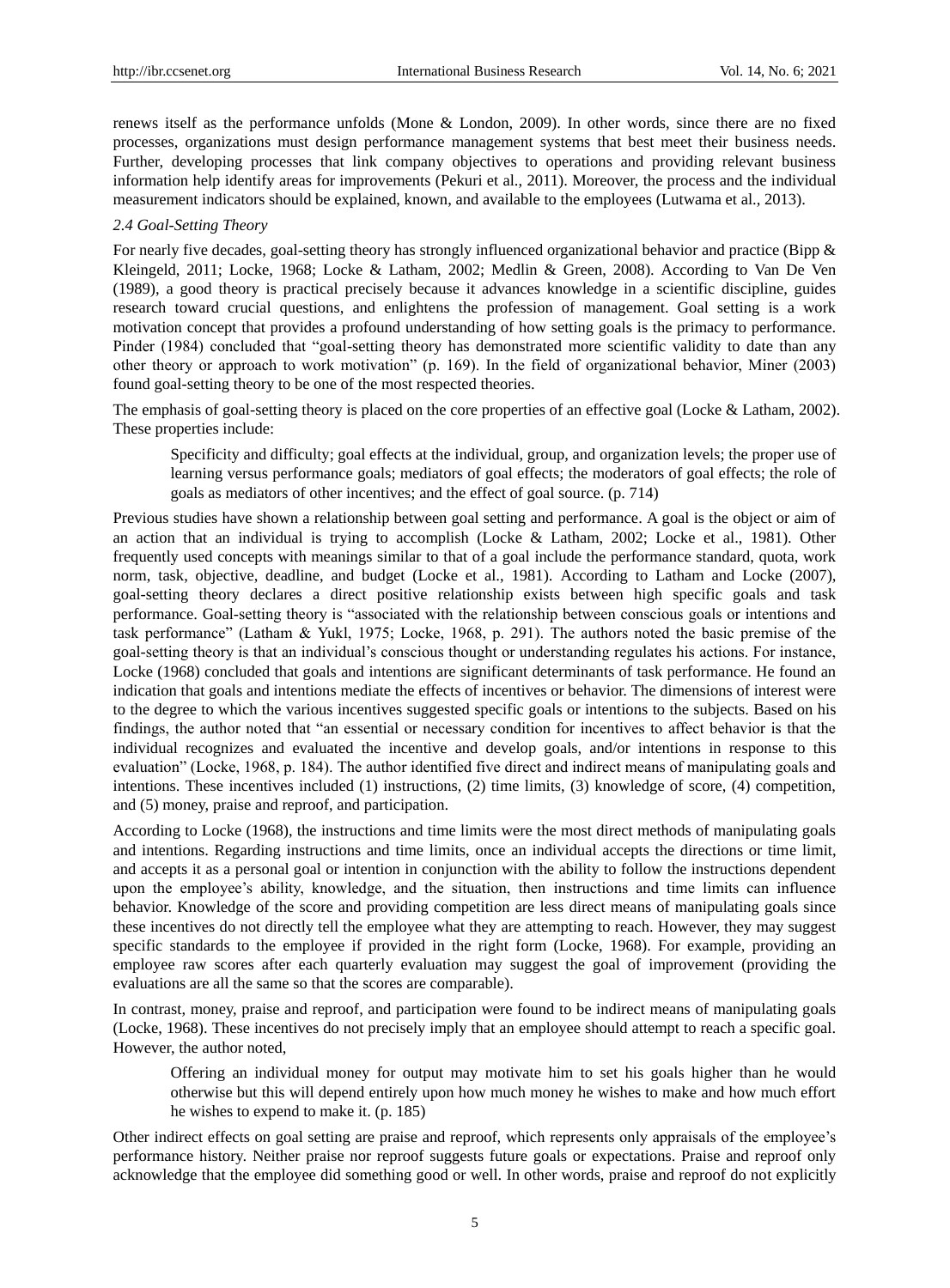state what the employee should do in the future regarding goals. Locke (1968) pointed out a combination of these incentives are employed in real-life work settings. The author described these factors as ways to getting the employee to establish and accept work goals plus retain goal commitment while guaranteeing persistence during the process time period. These may be ways to motivate employees to get engaged.

The same as Locke, a study by Prichard and Curtis (1973) found that performance did not increase when offered small incentives in comparison to no incentive when goal level was held constant. However, large incentives resulted in higher performance than did small or no incentives when the goal level was held constant (as cited in Latham & Yukl, 1975), which was contrary to Locke. This means that, totally separate from goal level and commitment, incentives can affect performance, based on Prichard's and Curtis' (1973) findings.

#### *2.5 Feedback*

Goal setting and feedback have been proven to improve productivity (Locke & Latham, 2002). Locke (1968) stated employees are motivated by clear goals and feedback. Erez (1977) reported feedback is a necessary condition for goals to affect performance. Theoretically, performance appraisals are a way to provide feedback that determines salary enhancements, promotions, and termination (Appelbaum et al., 2011). Also, performance appraisals can help managers identify employees' strengths and weaknesses or areas for change. Based on these determinants, managers can identify development needs that support career planning.

Feedback is a tool managers and organizational leaders can use to motivate, direct, and instruct the performance of employees (Ashford, 1986). For example, research on goal setting has not measured perceptions of goal attributes nor similar moderators such as feedback and supervisory support (Lee et al., 1991). These attributes are essential because they expand the theoretical understanding of the goal-setting process and how it works (Lee et al., 1991). According to Locke et al. (1981), goal setting works best if employees receive feedback on their goal progress. The employees will not know if they are working hard enough or their task strategies are appropriate without feedback (Becker, 1978; Erez, 1977).

Similarly, if employees are aware and understand their respective targets, then they are motivated to exert more effort, which increases performance (Locke & Latham, 1990). Further, if employees are unaware of their status in reaching their goals, then it is hard for them to adjust their performance strategies to meet the goal requirements (Locke & Latham, 2002). Some individuals may be willing to adjust and increase their efforts once they learn they are below the target goal or attempt another strategy. Moreover, management must clearly communicate to the employee why the goals are set for them, clarify how the performance is being measured, and provide routine feedback indicating how they are performing (Lee et al., 1991).

*Feedback* is information available to individuals at work that denotes the employee's status on meeting various goals (Ashford & Cummings, 1983). Positive feedback may generate a positive affect; it enables individuals to experience satisfaction with goal attainment, thus motivating employees by indicating that continued performance will lead to further satisfaction (Bandura & Cervone, 1986). Together, goal setting and feedback may be the best way to improve performance. Becker (1978) concluded that the joint effect of feedback and goal setting resulted in improved performance. Further, summary feedback moderates goal effects, meaning goals and feedback together are more effective than goals alone (Becker, 1978; Erez, 1977).

The primary interest in feedback has been sustained because of its performance-enhancing effect (Ashford & Cummings, 1983). For instance, appropriately using performance appraisal review sessions can lead to performance improvements in conjunction with other critical outcomes such as perceptions of procedural fairness (Lee et al., 1991). There may be other associated factors that relate to feedback. Further, when an employee accomplishes assigned goals, offering tangible rewards such as recognition, time off, job security, and promotion opportunities can be used to increase both goal acceptance and motivation. Support systems can enhance employee efforts toward completing tasks. Lee et al. (1991) found some other support mechanisms may be necessary from both managers and the organization, such as providing adequate support and resources to complete the job. Moreover, the company policies should not intervene with goal attainment because strict rules may hinder action plans from being implemented (Lee et al., 1991). In other words, companies can create a feedback environment or culture to support the employee needs to reach both individual and organizational goals.

#### **3. Research Design**

#### *3.1 Theoretical Framework*

The theoretical underpinnings for this study are primarily related to the goal-setting paradigm. The goal-setting theory provided strong theoretical connections between the use of performance management activities,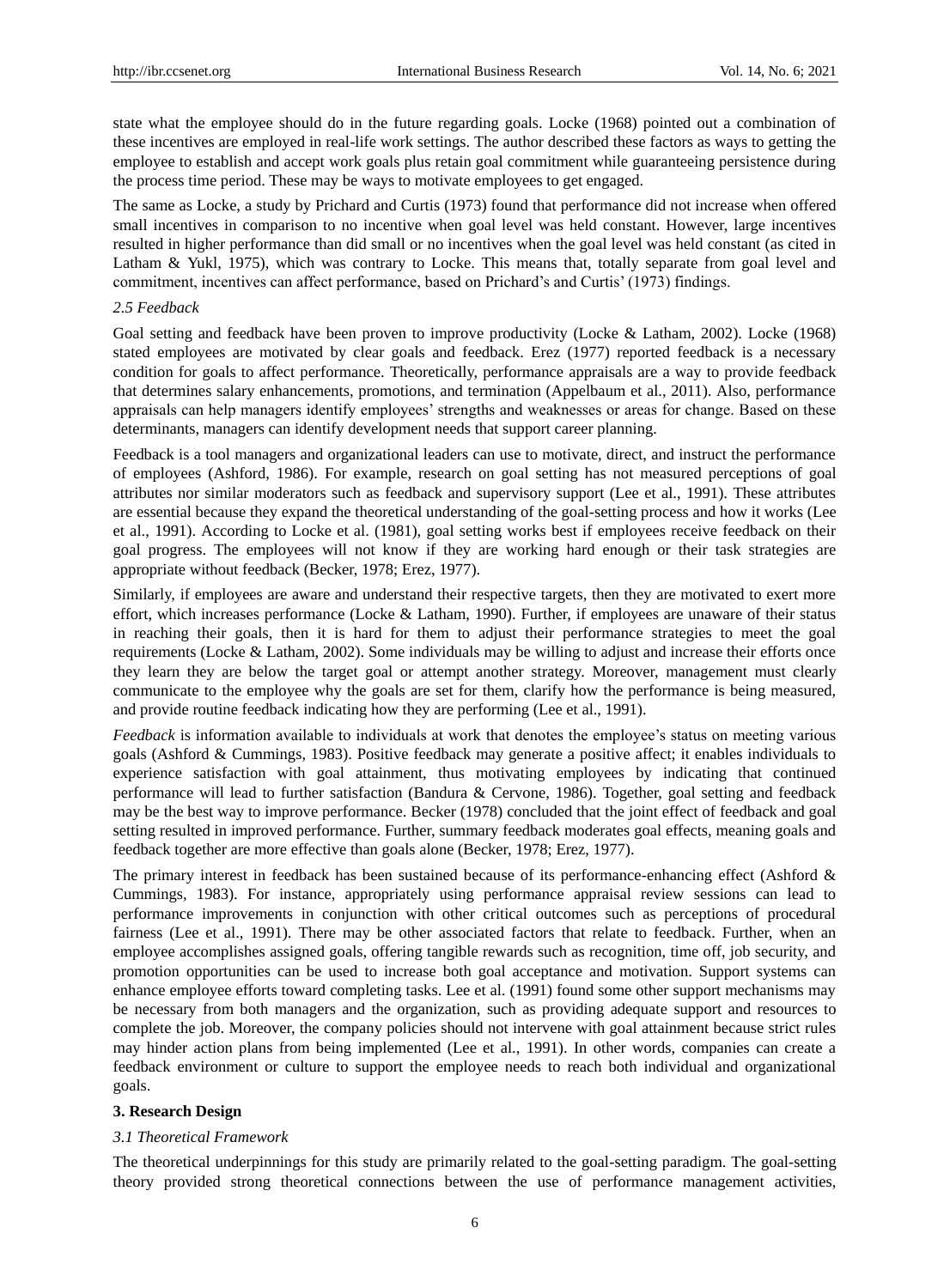performance goals and development, feedback and recognition, and the climate of trust that promoted employee engagement. Performance goals and development, feedback and recognition, and climate of trust were dimensions of performance management that directly or indirectly facilitate employee engagement in conjunction with performance outcomes in organizations (Mone & London, 2009).

This quantitative, non-experimental correlation study aimed to examine the relationship between overall performance management (performance management and development; feedback and recognition, and climate of trust) and overall employee engagement in small businesses in the United States. In this study, there are no specific independent or dependent variables for the correlation analyses; this research focused on understanding the relationship among these variables. In the following section, Figure 1 illustrates this relationship.



Figure 1. Theoretical framework showing relationships among variables with employee engagement as the outcome variable

## *3.2 Research Question*

The following research questions must be answered to determine the relationship, if any, between performance management activities (performance goals and development; climate of trust; feedback and recognition) and employee engagement.

RQ: What is the relationship between the three performance management activities (performance goals and development, feedback and recognition, and climate of trust) and overall employee engagement within small businesses in the U.S.?

# 3.2.1 Sub-Questions

SQ 1: What is the correlation of performance goals and development with employee engagement in small businesses in the U.S.?

SQ 2: What is the correlation of feedback and recognition with employee engagement in small businesses in the U.S.?

SQ 3: What is the correlation between a climate of trust and employee engagement in small businesses in the U.S.?

3.2.2 Omnibus Hypotheses and Alternative

H01: There is no statistically significant relationship between overall performance management activities (performance goals and development, feedback and recognition, climate of trust) and employee engagement within small businesses in the U.S.

HA1: There is a statistically significant relationship between overall performance management activities (performance goals and development, feedback and recognition, climate of trust) and employee engagement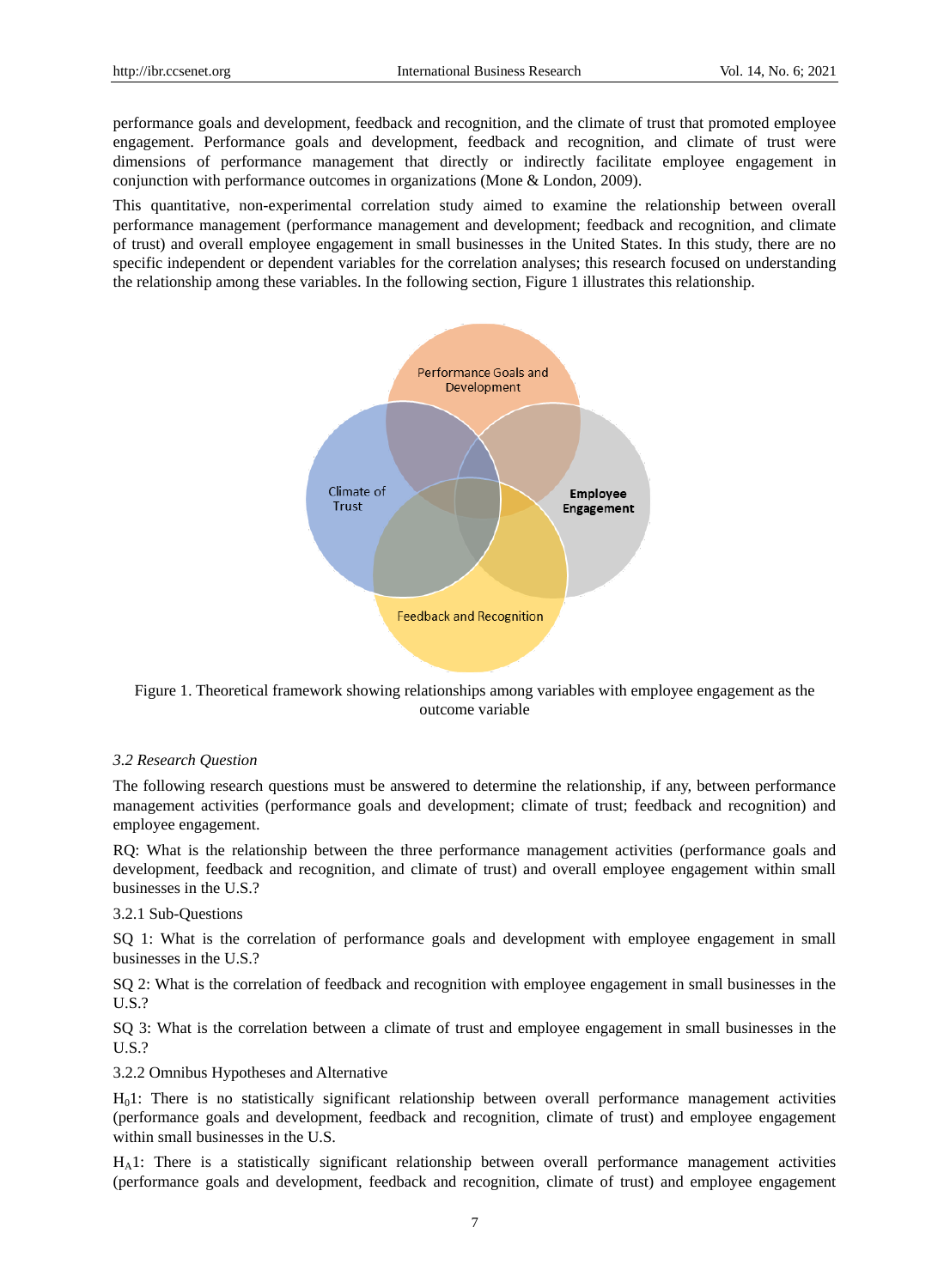within small businesses in the U.S.

Sub-hypotheses examined each of the independent variables.

#### 3.2.3 Sub-Hypotheses

H02: There is no statistically significant correlation of performance goals and development with employee engagement in small businesses in the United States.

 $H_A2$ : There is a statistically significant correlation of performance goals and development with employee engagement in small businesses in the United States.

H03: There is no statistically significant correlation of feedback and recognition with employee engagement in small businesses in the United States.

HA3: There is a statistically significant correlation of feedback and recognition with employee engagement in small businesses in the United States.

 $H<sub>0</sub>4$ : There is no statistically significant correlation between a climate of trust and employee engagement in small businesses in the United States.

HA4: There is a statistically significant correlation between a climate of trust and employee engagement in small businesses within in United States.

## *3.3 Study Design*

This study employed a quantitative, non-experimental correlation research design using two instruments to determine the relationships between overall performance management activities (independent variables) and overall employee engagement (dependent variable) within small businesses in the U.S. This study also used a quantitative, non-experimental correlational approach. The primary objective of the study was to determine the relationship between overall performance management activities such as performance goals and development, feedback and recognition, a climate of trust, and overall employee engagement in small businesses in the U.S. In contrast to experimental approaches, this study did not manipulate data to determine causal outcomes or give treatments (Patten, 2012).

The selection of the variables was derived from the work of Mone and London (2009). Several authors used similar variables in their studies (Kahn, 1990; Latham & Locke, 2007; Macey & Schneider, 2008). Mone et al. (2011) identified similar variables in a quantitative study to investigate the relationship between performance management and employee engagement. The authors examined the association of performance and development goals, providing ongoing feedback and recognition, managing employee development, conducting mid-year and year-end appraisals, and building a climate of trust and empowerment to employee engagement. Mani (2011) provided similar interpretation and classification of trust, rewards, and development as predictors of employee engagement.

The study administered the Pearson correlation coefficient as the model to analyze the data. This model was supported by the decision tree exhibited by Field (2013) and Tabachnick and Fidell (2013). Utilizing the decision tree, the model for the study was determined by examining the research question based on the following decision path.

This study had three independent variables of scale measurement level, which allowed the multiple regression and the Pearson correlation coefficient as appropriate models to answer the research questions. The independent variables (IV) were *performance goals and development* (GOALSDEV), *feedback and recognition* (FDBKREC), *climate of trust* (CLTRUST), and the dependent variable (DV) was *employee engagement* (ENGAGEMT). IBM: SPSS Statistical Software version 24 was used to analyze the data.

## *3.4 Measurement Instruments*

The survey questionnaire included two instruments. Both instruments were selected based on their relevancy, reliability, and validity. The first instrument, a survey developed by Mone and London (2009) measured performance management with three sub-constructs (performance goals and development, feedback and recognition, and climate of trust). This scale was used in a large corporation study and other research finding performance management can increase employee engagement (Mone et al., 2011). Mone and London's (2009) survey contained a 28-item scale answered on a five-point Likert-type scale ranging from *strongly disagree* to *strongly agree* with a neutral midpoint with an interval level of measurement.

This survey was designed to measure five actions of performance management that can lead to employee engagement, which include setting performance and development goals, providing ongoing feedback and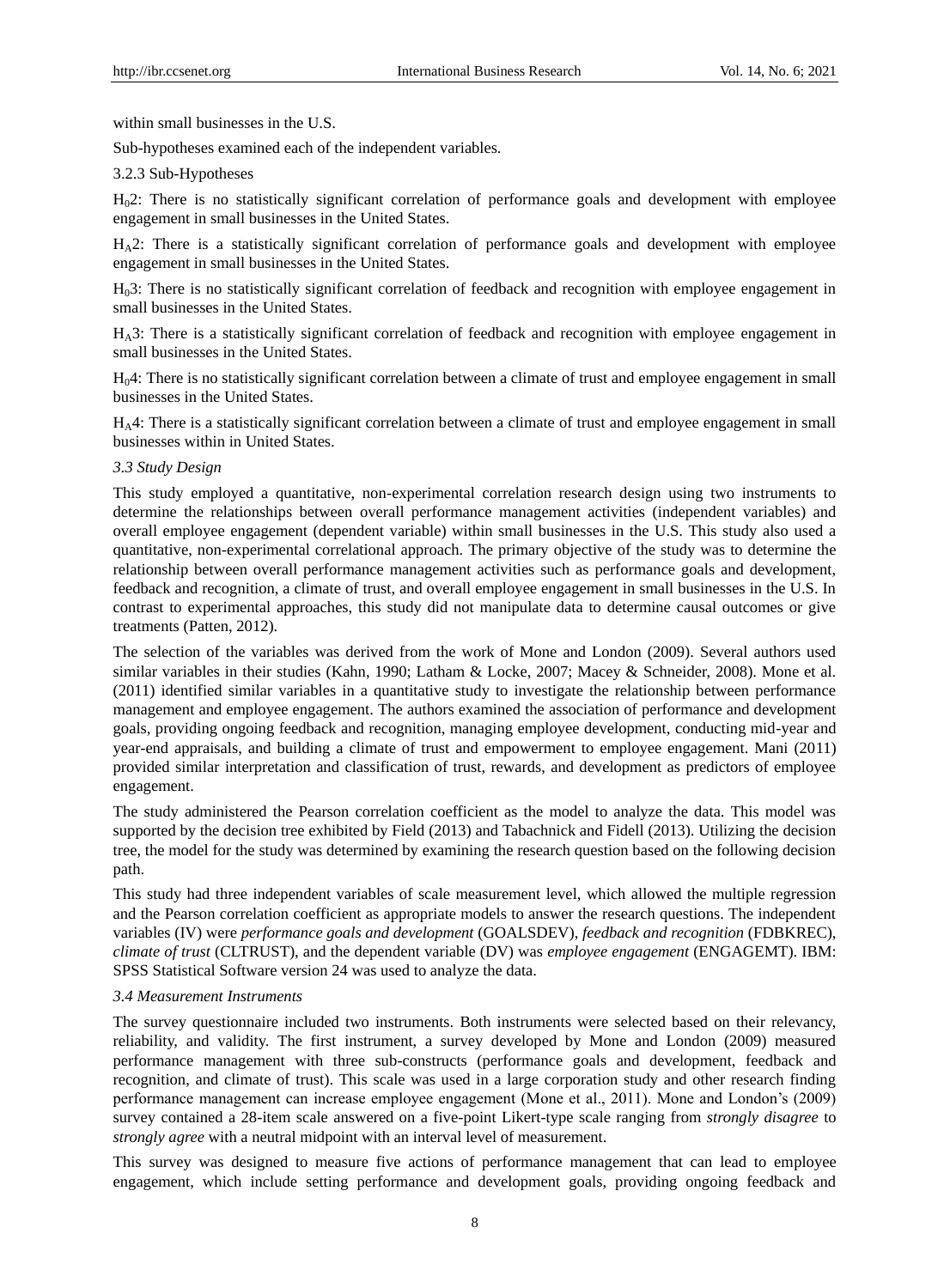recognition, managing employee development, conducting mid-year and year-end appraisals, and building a climate of trust and empowerment with employees. Granted permission from Mone (Appendix B), the survey was modified from "XINC" to "My Company" to be more applicable to the small businesses managed in the U.S., which was significant to the proposed study. The 28 questions were a set of questions from Mone and London's (2009) original scale of over 100 questions. The 28 questions were the final questions determined by Mone and London (2009) to be the most relevant toward measuring performance management and employee engagement.

*Performance goals and development* was defined as seeking specific outcomes based on assigned tasks to increase employee productivity with an emphasis on performance outcomes (Seijts & Latham, 2005). Performance goals and development was measured by the participation in a task, then measuring the extent to which the participant felt engaged to the demand of the task. Each variable was addressed by specific questions in the survey. To address this variable, data was collected using Questions 2, 6, 7, 8, and 9 from Mone's and London's (2009) scale.

Feedback and recognition were combined into one variable. *Feedback* was defined as specific dialogue regarding the employee's performance and set standards to ensure the employee understands performance strengths and areas of development to increase performance (Saedon et al., 2012). *Recognition* is a form of feedback defined as the task of non-monetary or monetary rewards to an employee to reinforce the desired behaviors, after which the behavior has occurred (Long & Shields, 2010). Recognition is a form of feedback tied to employees' behaviors or the accomplishment of specific tasks or goals. The *feedback and recognition* variable was addressed by Questions 1, 3, 4, 5, 10, 11, 12 in the Mone's and London's (2009) scale. Lastly, *climate of trust* was defined as the willingness to risk one's vulnerability to someone else whose behavior is out of one's control (Zand, 1972). This variable was addressed by Questions 13, 14, 15, 16, and 17 in the Mone–London scale.

The second instrument, the Utrecht Work Engagement Scale (UWES-9), developed by Schaufeli et al. (2006), was used to measure the dimensions of employee engagement. It was selected because of its specificity and work-related characteristic measures for engagement, reliability, and validity. This scale was grouped in three subscales: dedication, vigor, and absorption, which reflected dimensions of engagement. The nine-item scale was scored on a seven-point Likert-type scale ranging from 0 (*never*) to 6 (*always*). Schaufeli et al. (2006) confirmed that the original 17-item Utrecht Work Engagement Scale could be shortened to nine items and concluded that the resulting scores contained acceptable psychometric properties and the scale was employable for positive organizational behavior studies (p. 701). Overall employee engagement was measured using all nine questions in the Schaufeli et al. scale.

#### *3.5 Sampling Procedure*

The population was comprised of employees employed by small businesses, those businesses with 500 or fewer employees in the U.S. The population size for this study was approximately 15,000 employees of small businesses in the U.S. A random sample was selected from the target population. The small business members of the Sample Panel in QuestionPro sought respondents in small businesses in the U.S. The demographics consisted of respondent ages and genders. Only employees employed by small businesses in the U.S. were considered for this study. Specifically, only employees who worked for those businesses with 500 or fewer employees in the U.S. federal, state, local government, municipalities, and non-profits were exempted from this study.

G\*Power, a statistical power analysis and size calculating tool, was used to determine the sample size. Faul et al. (2009) presented the G\*Power in the domain of correlation and regression analysis. According to Field (2013), using power to calculate the sample is useful (p. 70). To calculate the sample size, the level of significance, power of the test, and effect size must be specified. Sample size calculations are considered important for determining the right number of necessary subjects for the proposed study (Parker & Berman, 2003). More importantly, the sample, which determines the rigor of the study, defines the results to a degree that can be generalized beyond the study (Swanson & Holton, 2005). Further, to estimate the parameters of the population precisely, the sample must be large enough. Alternatively, a sample too small will not offer enough information to determine good results. In other words, it reduces the statistical power and increases the risk of failing to detect the actual relationship within the population (Vogt, 2007). Lenth (2001) added that the sample size must be adequate.

In terms of the level of significance, .05 is the alpha level or criterion for significance, to ensure the probability of rejecting the null hypothesis when it is true (Type I error) remains below 5% (Field, 2013). The statistical power gives the investigator the ability to reject a null hypothesis when it is utterly false (Swanson & Holton, 2005), which is a Type II error (Swanson & Holton, 2005; Vogt, 2007). Using a power value of .80 indicates that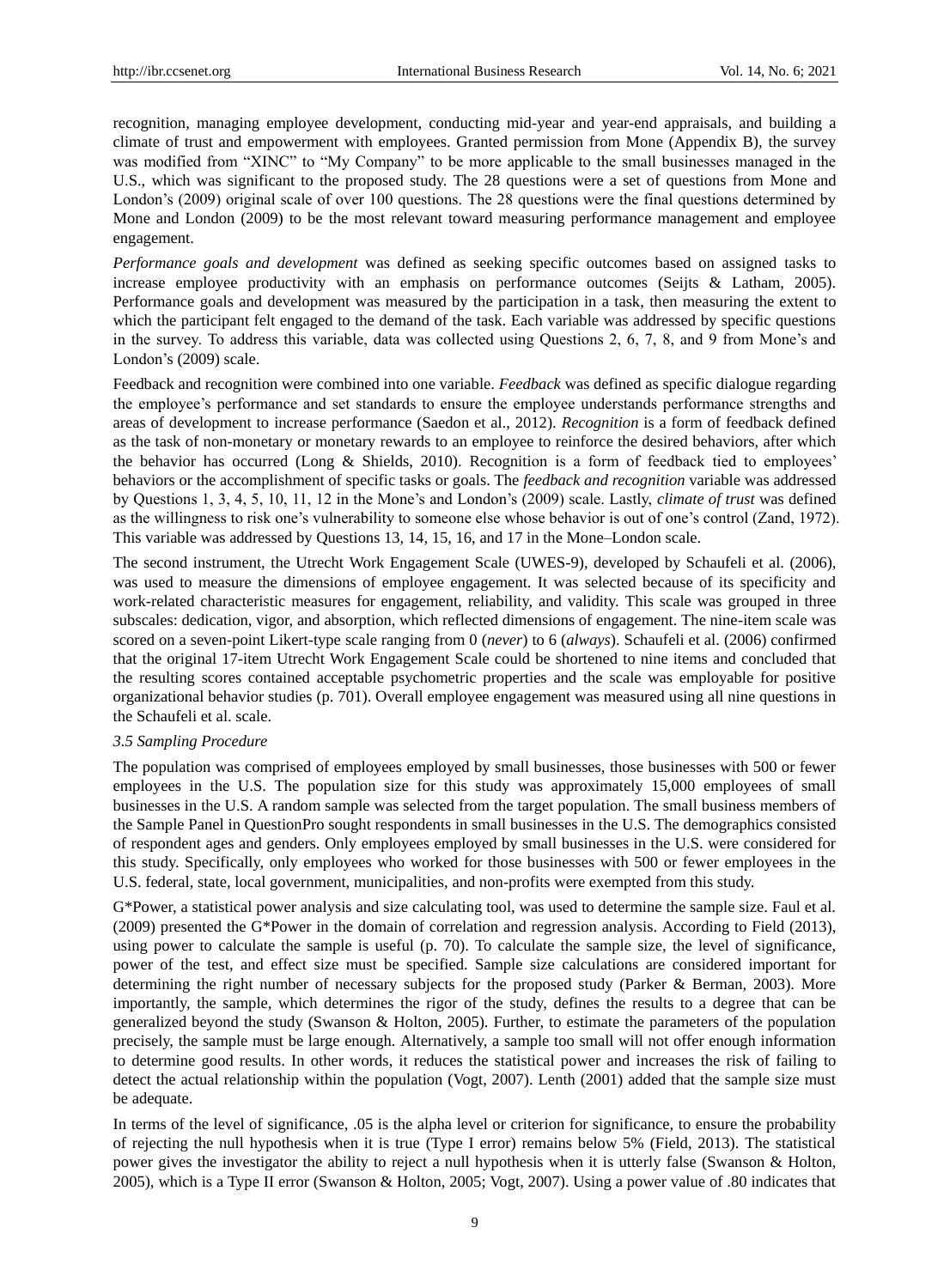the probability of correctly rejecting a false null hypothesis is 80%. Calculating the ordinary least squares multiple regression, a medium effect size of .15, power of .80, and alpha of .05 resulted in a minimum sample size of 77.

Previous literature also supported the sample size. Saks (2006) used a sample of 102 to determine the antecedents and consequences of employee engagement using multiple regression. According to Parker and Berman (2003), the number of subjects being studied must be specified in any protocol involving human subjects. Based on this analysis and sample size based on previous empirical studies, a minimum sample size of 77 constitutes an acceptable sample size for this study. Since this study employed an ordinary least square multiple regression with three potential outcomes, a 1.5 multiplier was applied to the estimated minimum sample size of 77 (77  $\times$  1.5 = 115.50). As a result, the overall minimum sample was rounded to 116 participants. For this reason, the estimated minimum sample size for this study was 116 participants. For this study, the actual sample size was 121 participants.

# 3.5.1 Sample Size and Power

Population and sample frame. The target population of this study consisted of workers in small businesses with 500 or fewer employees. The population included employees and workers residing within the United States of America. The small business members of the Sample Panel in Question Pro, Inc. sought respondents from the small business population.

# 3.5.2 Sampling Procedure

After building the survey questionnaire, the researcher tested it and confirmed its proper function. With this confirmation, the survey firm created a random sample of potential participants using its audience database. Emails were then sent to the selected audience, inviting them to participate in the study. Once the prospects clicked on the hyperlink to take the survey, they were directed to the informed consent form, which was the first question before starting the survey, and then the respondent could proceed with the survey.

# 3.5.3 Sample Size

After receiving the invite, 152 prospective participants viewed the informed consent. Of this number, 79% provided their informed consent and took the survey, representing 121 participants. All 121 participants provided answers to all the survey questions. The 121 responses obtained were analyzed, and none were removed from the final file; all 121 responses were valid.

# 3.5.4 Demographic Description of the Sample

The total sample of 121 participants who completed the survey was composed of 59 males and 62 females. As such, the proportion of males was 48.8%, while that of females was 51.2%. This demographic breakdown is like that of a recent study by Lartey et al. (2015) that had a sample with 44.2% of males and 55.8% of females, suggesting that the random sampling of this study produced the expected proportions of males and females. Table 1 represents the demographic breakdown of participants by gender.

|        | Frequency | Percentage | Valid Percentage | Cumulative Percentage |
|--------|-----------|------------|------------------|-----------------------|
| Male   | 59        | 48.8       | 48.8             | 48.8                  |
| Female | υZ        | 51.2       |                  | 100.0                 |
| Total  |           | 100.0      | 100.0            |                       |

Table 1. Demographic Breakdown of Participants by Gender

This survey also collected the age of the participants, another demographic variable. In the questionnaire, participants had four options for specifying their age bracket, namely: younger than 25; between 26 and 40; between 41 and 55; and 56 or older. Table 2 shows the breakdown of participants by age. Of course, participants younger than 18 were not allowed to participate in this study.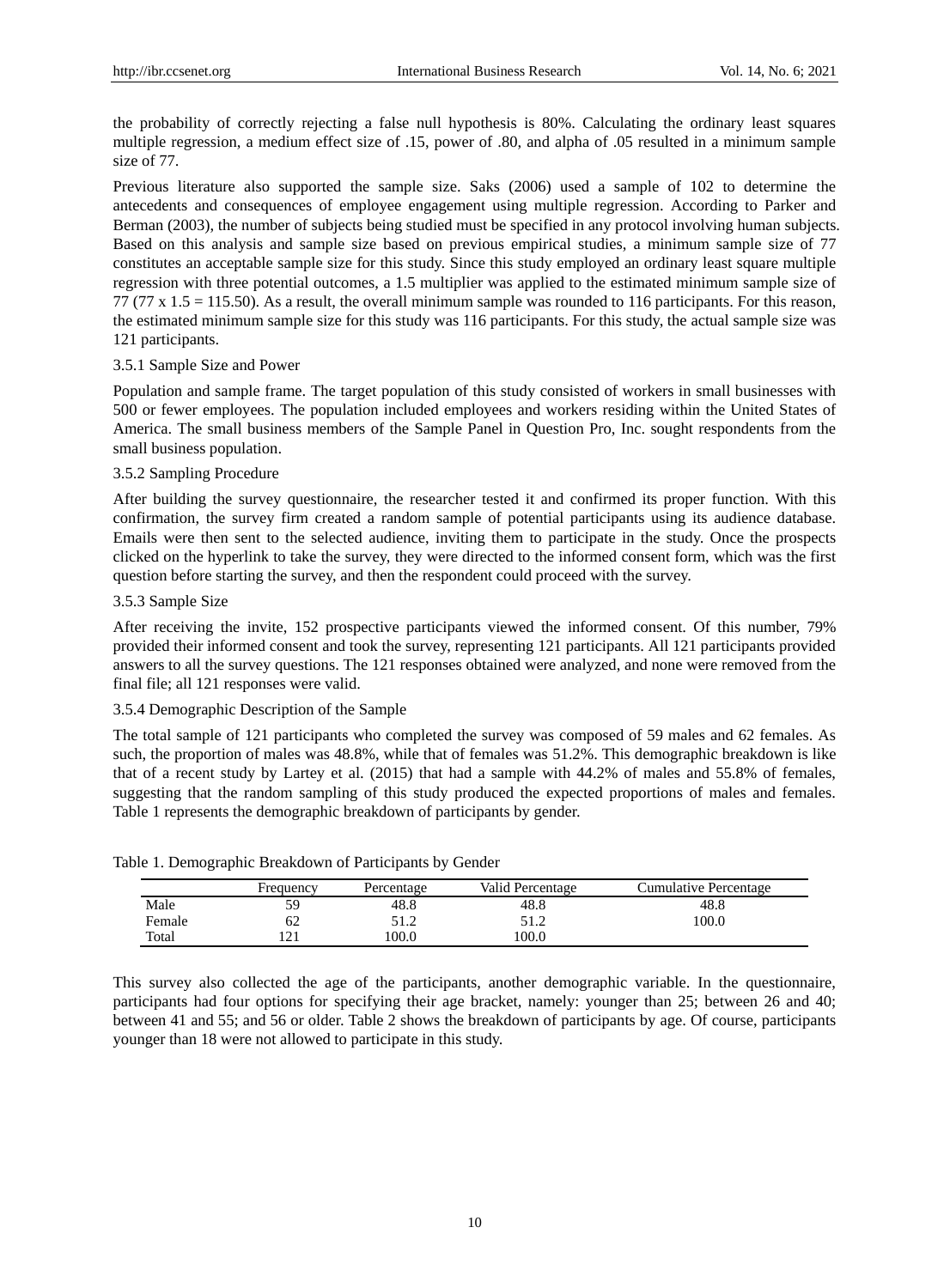|           | Frequency | Percentage       | Valid Percentage | Cumulative Percentage |
|-----------|-----------|------------------|------------------|-----------------------|
| $18 - 25$ |           | b.b              | 0.0              | o.o                   |
| $26 - 40$ | 39        | 20 O<br>ے ۔ بے ر | າາ າ<br>ے ۔ بے ت | 38.8                  |
| $41 - 55$ | 35        | 28.9             | 28.9             | 67.8                  |
| $56+$     | 39        | 32.2             | 32.2             | 100.0                 |
| Total     |           | 100.0            | 00.0             |                       |

Table 2. Initial Breakdown of Participants by Age

As shown in Table 2, participants were evenly distributed in the higher three brackets. The younger population had a low representation, just 6.6%. As such, to conduct proper analysis based on the age group, the first bracket considered was that of those aged 40 or younger. Table 3 reflects this new breakdown of the participants by age.

Table 3. Breakdown of Participants by Age

|       | Frequency | Percentage       | Valid Percentage | Cumulative Percentage |
|-------|-----------|------------------|------------------|-----------------------|
| 18–40 |           | 38.8             | 38.8             | 38.8                  |
| 41–55 | 33        | 28.9             | 28.9             | 67.8                  |
| $56+$ | 39        | າາ າ<br>ے ، بے ر | 20 O<br>ے ۔ بے ز | 100                   |
| Total |           | 100              | 100              |                       |

## **4. Data Analysis**

The primary purpose of this quantitative, non-experimental correlation study was to determine whether there is a relationship between the independent variables*: performance goals and development*, *feedback and recognition*, and *climate of trust* representing performance management activities and the dependent or outcome variable, *employee engagement*. This purpose was explored using multiple regression statistical analysis. According to Lee (2003), Petrocelli (2003), and Rocconi (2013), multiple regression is a powerful set of methods for examining specific hypotheses and relationships among non-experimental data and used to analyze a dependent variable with a set of independent variables.

In the case of this study, the multiple regression model was deemed appropriate to identify the relationship between the independent variables: *performance goals and development*, *feedback and recognition*, and *climate of trust*, and the dependent variable *employee engagement*. For the other hypotheses deriving from the research sub-questions, the Pearson correlation was deemed adequate to analyze the data. This provided answers to whether any correlation existed between each independent variable and the continuous variable.

A multiple regression analysis was conducted on data collected from 121 participants working in small businesses in the United States. The research question of the study asked: What is the relationship between overall performance management activities (performance goals and development; climate of trust; feedback and recognition) and overall employee engagement within small businesses in the U.S.? Various assumptions of the multiple regression were tested and validated, and the final model was created.

## *4.1 Assumptions of the Multiple Regression Model*

Tabachnick and Fidell (2013) identified the main assumptions to validate for the multiple regression model. These assumptions are summarized by Randal, Lartey, and Tate (2020) as: (1) ratio of cases to independent variables; (2) absence of outliers among the IVs and on the DV; (3) absence of multicollinearity; (4) normality, linearity, and homoscedasticity of residuals; and (5) independence of errors.

#### 4.1.1 Ratio of Cases to Independent Variables

This study had 121 participants and four independent variables. As such, the number of cases is above the minimum requirement indicated of  $103 + 4 = 107$ , as suggested by Tabachnick and Fidell (2013). Therefore, the sample was adequate for testing the variables using multiple regression. In addition, there were no missing values, thus confirming the adequacy of the sample.

#### 4.1.2 Absence of Outliers

The computation of the z-score of all variables, both independent and dependent, showed that none of the values was outside the range of -3.29 to +3.29. This confirmed the absence of univariate outliers, as suggested by Tabachnick and Fidell (2013). Furthermore, the calculation of the Mahalanobis distance along with the probability from the chi-square distribution using 3 degrees of freedom (number of independent variables) confirmed the absence of multivariate outliers, as no resulting score was below .05, the alpha value used in this study.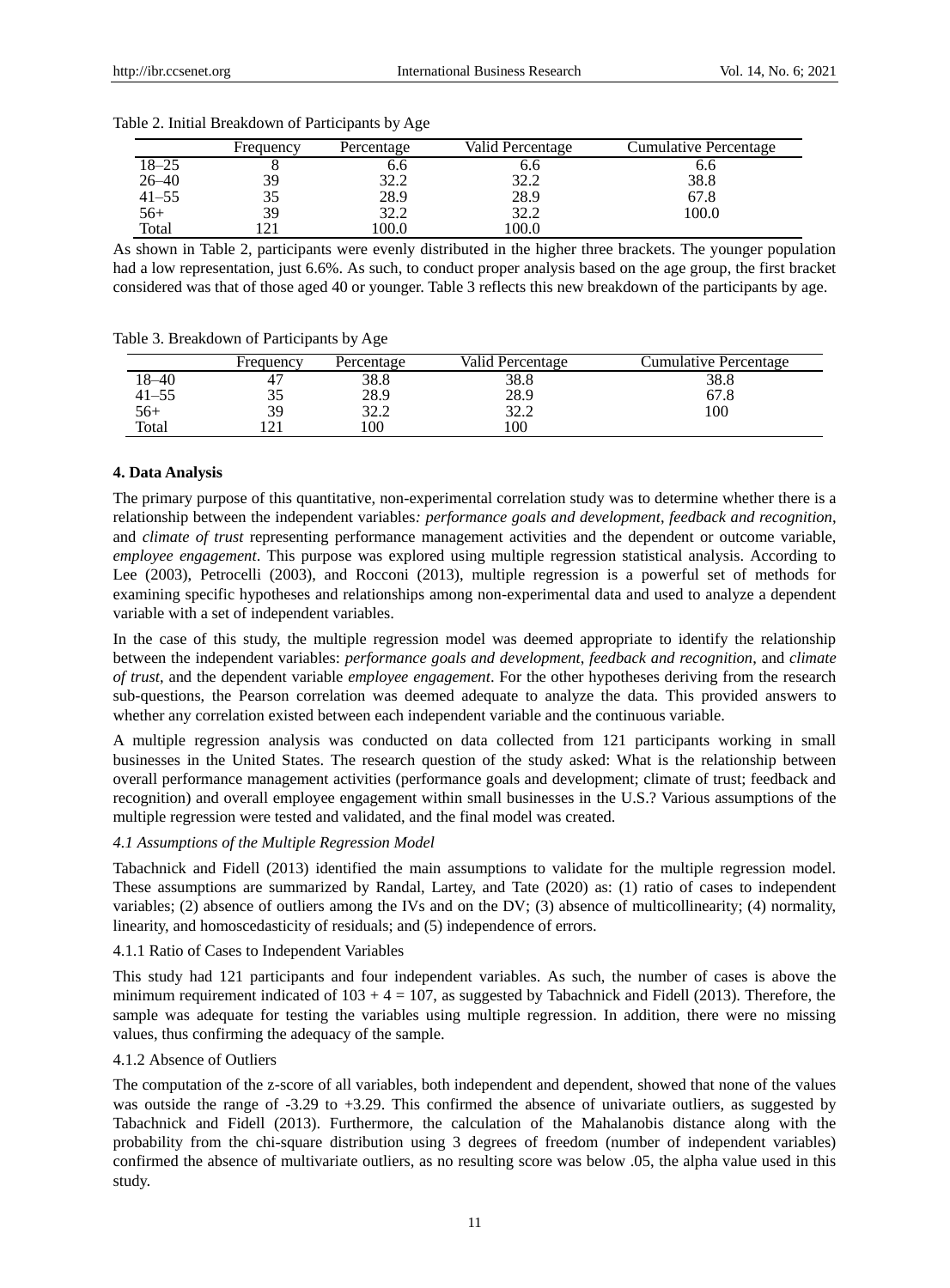#### 4.1.3 Absence of Multicollinearity

The assumption of multicollinearity suggests that independent variables should not be highly correlated. This was tested using the variance inflation factor (VIF). All the VIF values between each pair of variables were well below 10, indicating that there was no major concern for multicollinearity, as explained by Field (2013). Hence, the assumption of an absence of multicollinearity was met for this study.

## 4.1.4 Normality, Linearity, and Homoscedasticity of Residuals

This assumption was validated through the analysis of the standardized predicted values and the standardized residuals on a graph. The resulting graph was not curved, showed a rectangular pattern, and no residual was outside the range  $-3.29$  to  $+3.29$ . In addition, a review of the descriptive statistics of each variable showed skewness and kurtosis values between -1 and +1. These observations confirmed the assumption of normality, linearity, and homoscedasticity of residuals in the study.

## 4.1.5 Independence of Errors

The assumption of independence of errors was tested using the Durbin–Watson test, which detects autocorrelations in residuals. Based on the nature of this study, there were no correlations between residuals as the cases were independent of each other.

# *4.2 Assumptions of the Pearson Correlation Model*

Three sub-questions were identified from the research question and were answered using Pearson correlation statistics. For that reason, the assumptions of Person's correlation model were validated on the sample. There were three primary assumptions to validate for the Pearson correlation model (Field, 2013; Tabachnick & Fidell, 2013). Those assumptions included (1) two or more variables being measured at the interval level (continuous variables); (2) normality: each pair was bivariately distributed normally, and (3) linearity at all levels of the other variables, which ensured the variables are linearly related. There were four variables being measured at the scale level, which confirmed the assumption of two or more continuous variables. Those variables were GOALSDEV, FDBKREC, CLTRUST, and ENGAGEMT. Normality was confirmed in the assumptions of multiple regression. For visual confirmation, linearity was tested using scatterplots to visually inspect the relationship between the variables. As a result, the assumptions of continuous variable, normality, and linearity were met for this study, and bootstrapping was not needed to use the Pearson correlation model in answering the sub-questions.

#### **5. Results**

The purpose of this study was to examine the nature of the relationship between three independent variables (i.e., *performance goals and development*, *feedback and recognition*, and *climate of trust*) and the dependent variable, *employee engagement*. The main research question asked: What is the relationship between overall performance management activities and employee engagement within small businesses in the U.S.? To answer this research question, a multiple regression model was created on data collected from 121 participants. The model created to answer this question used three predictors and one outcome variable, all continuous in nature. In addition to the main research question, three sub-questions (SQ1, SQ2, and SQ3) were generated. To answer these sub-questions, various correlation models were created using the collected data.

SQ1: What is the correlation of performance goals and development with employee engagement in small businesses in the U.S.?

H02: There is no statistically significant correlation of performance goals and development with employee engagement in small businesses in the United States.

 $H_A2$ : There is a statistically significant correlation of performance goals and development with employee engagement in small businesses in the United States.

Hypotheses  $H_0^2$  and  $H_A^2$  were tested using Pearson correlation coefficient, r, with independent variables GOALSDEV and ENGAGEMT. The output of the test is presented in Table 4. Based on this output, there was a statistically significant positive relationship between ENGAGEMT and GOALSDEV, *r* = .609, *p* < .001. As such, the null hypothesis of no relationship was rejected.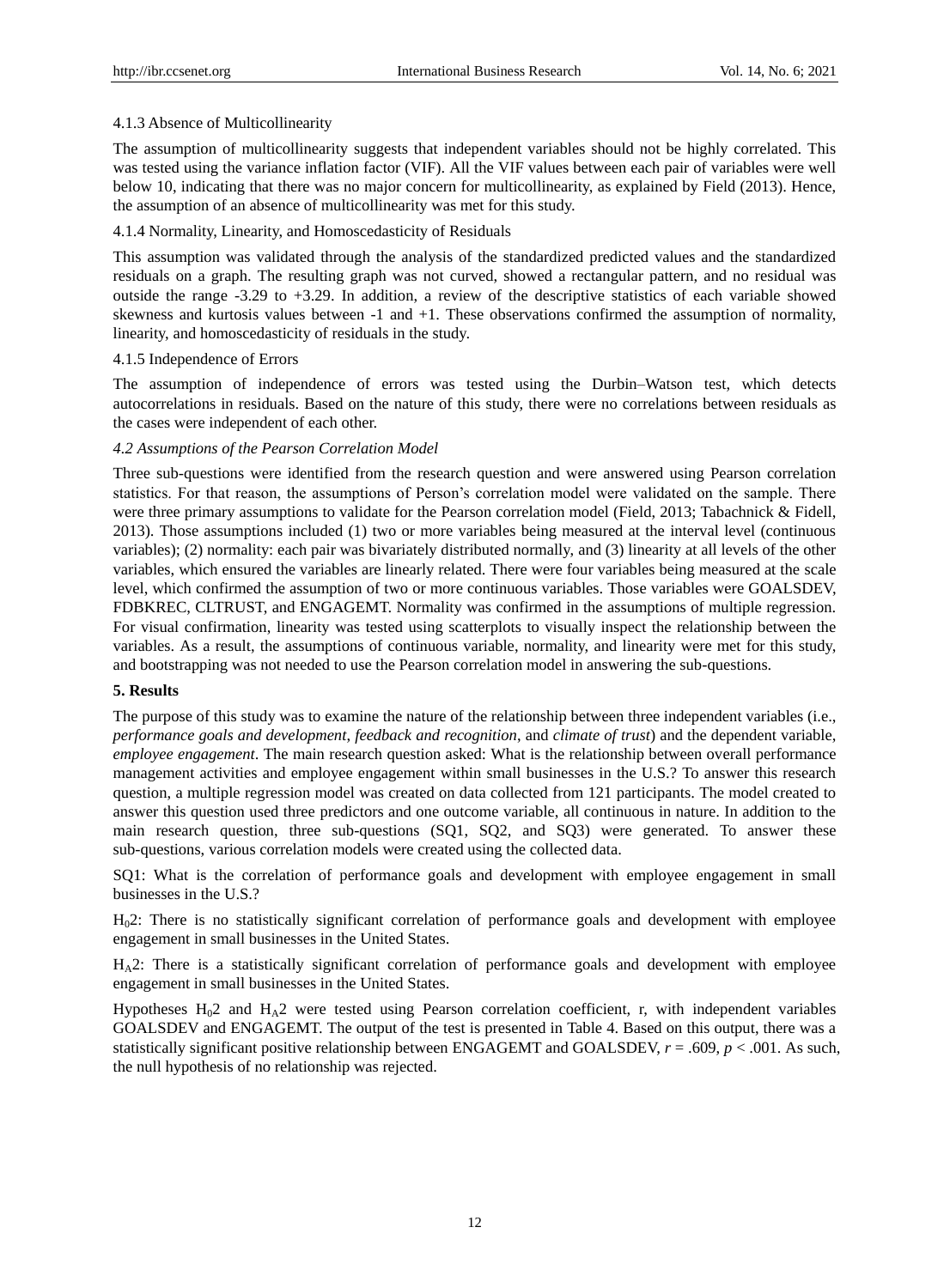# Table 4. Correlations

|                 |                     | <b>ENGAGEMT</b> | GOAL SDEV |
|-----------------|---------------------|-----------------|-----------|
| ENGAGEMT        | Pearson Correlation |                 | $.609**$  |
|                 | $Sig. (2-tailed)$   |                 | .000      |
|                 |                     | 121             | 121       |
| <b>GOALSDEV</b> | Pearson Correlation | $.609**$        |           |
|                 | $Sig. (2-tailed)$   | .000            |           |
|                 | λ                   | 121             |           |

\*\*\* Correlation is significant at the 0.01 level (2-tailed).

SQ2: What is the correlation of feedback and recognition with employee engagement in small businesses in the U.S.?

H03: There is no statistically significant correlation of feedback and recognition with employee engagement in small businesses in the United States.

HA3: There is a statistically significant correlation of feedback and recognition with employee engagement in small businesses in the United States.

Hypotheses  $H_0$ 3 and  $H_A$ 3 were tested using Pearson r correlation with independent variables FDBKREC and ENGAGEMT. The output of the test is presented in Table 5. This output indicates that there is a statistically significant positive relationship between ENGAGEMT and FDBKREC,  $r = .669$ ,  $p < .001$ . As such, the null hypothesis of no relationship was rejected.

## Table 5. Correlations

|                 |                            | <b>ENGAGEMT</b>     | <b>FDBKREC</b> |
|-----------------|----------------------------|---------------------|----------------|
| <b>ENGAGEMT</b> | <b>Pearson Correlation</b> |                     | $.669**$       |
|                 | $Sig. (2-tailed)$          |                     | .000           |
|                 |                            |                     | 121            |
| FDBKREC         | Pearson Correlation        | $\frac{121}{0.669}$ |                |
|                 | Sig. (2-tailed)            | .000                |                |
|                 |                            | 121                 | 121            |

 $**$  Correlation is significant at the 0.01 level (2-tailed).

SQ3: What is the correlation between a climate of trust and employee engagement within small businesses in the U.S.?

H04: There is no statistically significant correlation between a climate of trust and employee engagement in small businesses within the United States.

HA4: There is a statistically significant correlation between a climate of trust and employee engagement in small businesses within the United States.

Hypotheses  $H_0$ 4 and  $H_A$ 4 were tested using Pearson r correlation with independent variables CLTRUST and ENGAGEMT. The output of the test is presented in Table 12. This output indicates that there is a statistically significant positive relationship between ENGAGEMT and CLTRUST,  $r = .523$ ,  $p < .001$ . As such, the null hypothesis of no relationship was rejected.

Table 6. Correlations

|                |                     | <b>ENGAGEMT</b>   | CLTRUST  |
|----------------|---------------------|-------------------|----------|
| ENGAGEMT       | Pearson Correlation |                   | $523***$ |
|                | Sig. (2-tailed)     |                   | .000     |
|                |                     |                   | 121      |
| <b>CLTRUST</b> | Pearson Correlation | $\frac{121}{523}$ |          |
|                | Sig. (2-tailed)     | .000              |          |
|                |                     | 121               | 21       |

\*\* Correlation is significant at the 0.01 level (2-tailed).

All the above-mentioned correlations are represented in Table 7, representing the overall Pearson correlation table.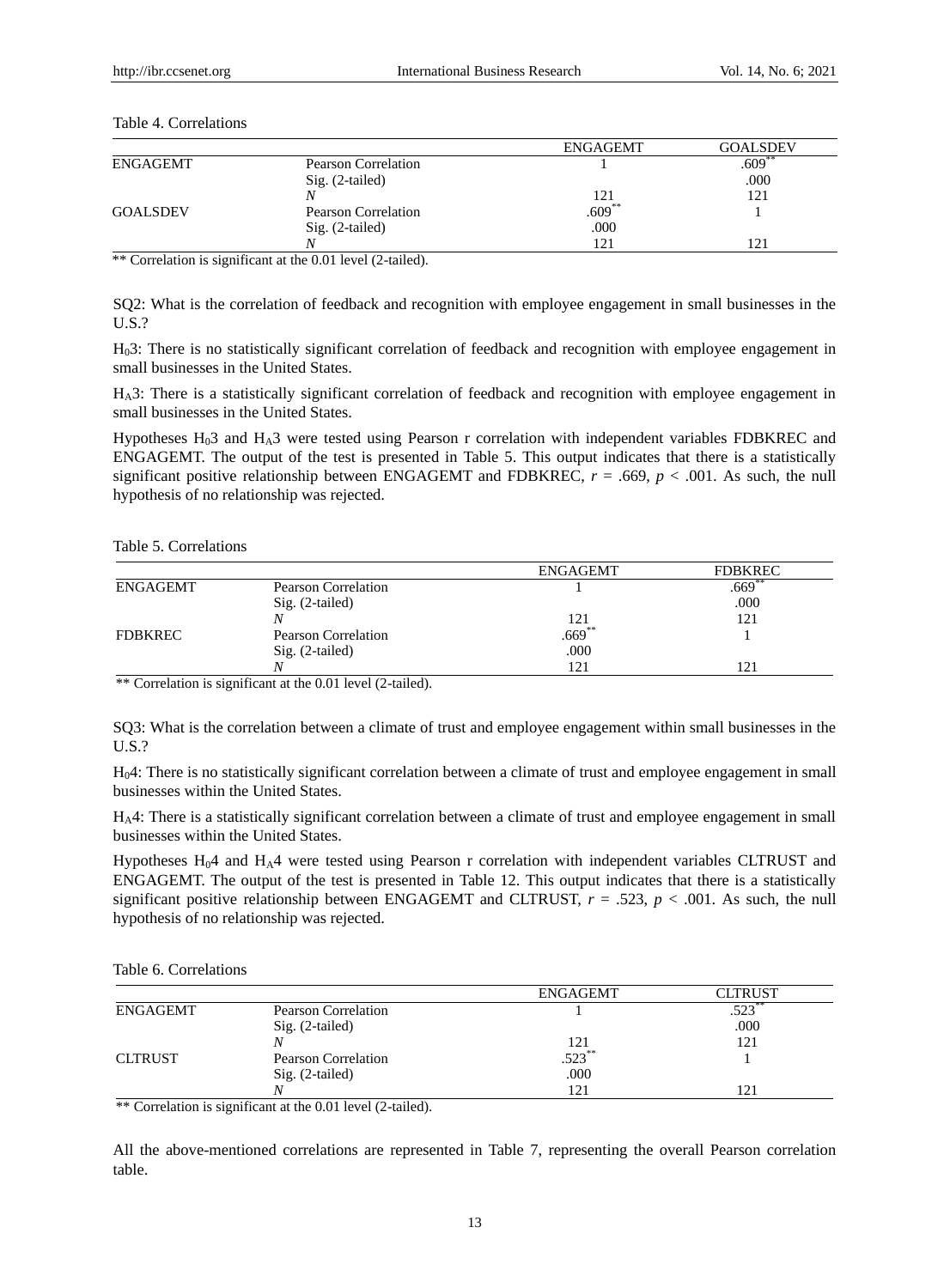|                     |                 | <b>ENGAGEMT</b> | <b>FDBKREC</b> | <b>GOALSDEV</b> | <b>CLTRUST</b> |
|---------------------|-----------------|-----------------|----------------|-----------------|----------------|
| Pearson Correlation | <b>ENGAGEMT</b> | 1.000           | .669           | .609            | .523           |
|                     | <b>FDBKREC</b>  | .669            | 1.000          | .896            | .831           |
|                     | <b>GOALSDEV</b> | .609            | .896           | 1.000           | .847           |
|                     | <b>CLTRUST</b>  | .523            | .831           | .847            | 1.000          |
| $Sig. (1-tailed)$   | <b>ENGAGEMT</b> |                 | .000           | .000            | .000           |
|                     | <b>FDBKREC</b>  | .000            | $\cdot$        | .000            | .000           |
|                     | <b>GOALSDEV</b> | .000            | .000           |                 | .000           |
|                     | <b>CLTRUST</b>  | .000            | .000           | .000            |                |
| N                   | <b>ENGAGEMT</b> | 121             | 121            | 121             | 121            |
|                     | <b>FDBKREC</b>  | 121             | 121            | 121             | 121            |
|                     | <b>GOALSDEV</b> | 121             | 121            | 121             | 121            |
|                     | CLTRUST         | 121             | 121            | 121             | 121            |

#### Table 7. Correlations

RQ1: What is the relationship between overall performance management activities (represented by *performance goals and development*, *climate of trust*, and *feedback and recognition*) and overall employee engagement in small businesses in the U.S.?

H01: There is no statistically significant relationship between overall performance management activities and overall employee engagement in small businesses in the U.S.

HA1: There is a statistically significant relationship between overall performance management activities and overall employee engagement in small businesses in the U.S.

Hypotheses  $H_01$  and  $H_A1$  were tested using a multiple regression model with the three independent variables FDBKREC, GOALSDEV, and CLTRUST, and one dependent variable, ENGAGEMT. A summary of the model is presented in Table 8 and shows that the model explains 45.3% of the variability in the dependent variable. This finding suggests that other factors explain the remaining 54.7% of the variability in the dependent variable.

Table 8. Multiple Regression Model Summary

| Model | $\mathbf{v}$ | <i>R</i> -Square | Adjusted R-Square | Std. Error of the Estimate |  |
|-------|--------------|------------------|-------------------|----------------------------|--|
|       | 672a         | 4D.              |                   | 8.022                      |  |

a. Criteria: (Constant), CLTRUST, FDBKREC, GOALSDEV

To understand the contribution of each variable, the final model was used, as shown in Table 9. An analysis of this model suggested that the variables GOALSDEV ( $p = .437$ ) and CLTRUST ( $p = .268$ ) were not statistically significant  $(p > .05)$  in determining the criteria variable ENGAGEMT.

Table 9. Multiple Regression Coefficients<sup>a</sup>

|       |                 |         | Unstandardized<br>Coefficients | Standardized<br>Coefficients |          |      |            | Correlations |         |
|-------|-----------------|---------|--------------------------------|------------------------------|----------|------|------------|--------------|---------|
| Model |                 |         | Std. Error                     | Beta                         |          | Sig. | Zero-order | Partial      | Part    |
|       | (Constant)      | 11.266  | 2.756                          |                              | 4.088    | .000 |            |              |         |
|       | <b>FDBKREC</b>  | 1.098   | .262                           | .676                         | 4.183    | .000 | .669       | .361         | .286    |
|       | <b>GOALSDEV</b> | .270    | .346                           | .132                         | .780     | .437 | .609       | .072         | .053    |
|       | <b>CLTRUST</b>  | $-.293$ | 263                            | $-.151$                      | $-1.114$ | .268 | 523        | $-.102$      | $-.076$ |

a. Criteria Variable: ENGAGEMT

Based on the results presented, correlation study, the null hypothesis of no relationship was rejected for each of the performance management activities and the following output indicated that there was a statistically significant positive relationship between (1) ENGAGEMT and GOALSDEV,  $r = .609$ ,  $p < .001$ ; (2) ENGAGEMT and FDBKREC,  $r = .669$ ,  $p < .001$ ; and (3) ENGAGEMT and CLTRUST,  $r = .523$ ,  $p < .001$ . In fact, the results illustrate that feedback and recognition (FDBKREC ) had the largest correlation to engagement, followed by goals and development (GOALSDEV) and climate of trust (CLTRUST) with the least correlation.

From a multiple regression standpoint, this study confirmed that while there was a correlation between employee engagement and goals and development (GOALSDEV) as well as between employee engagement and climate of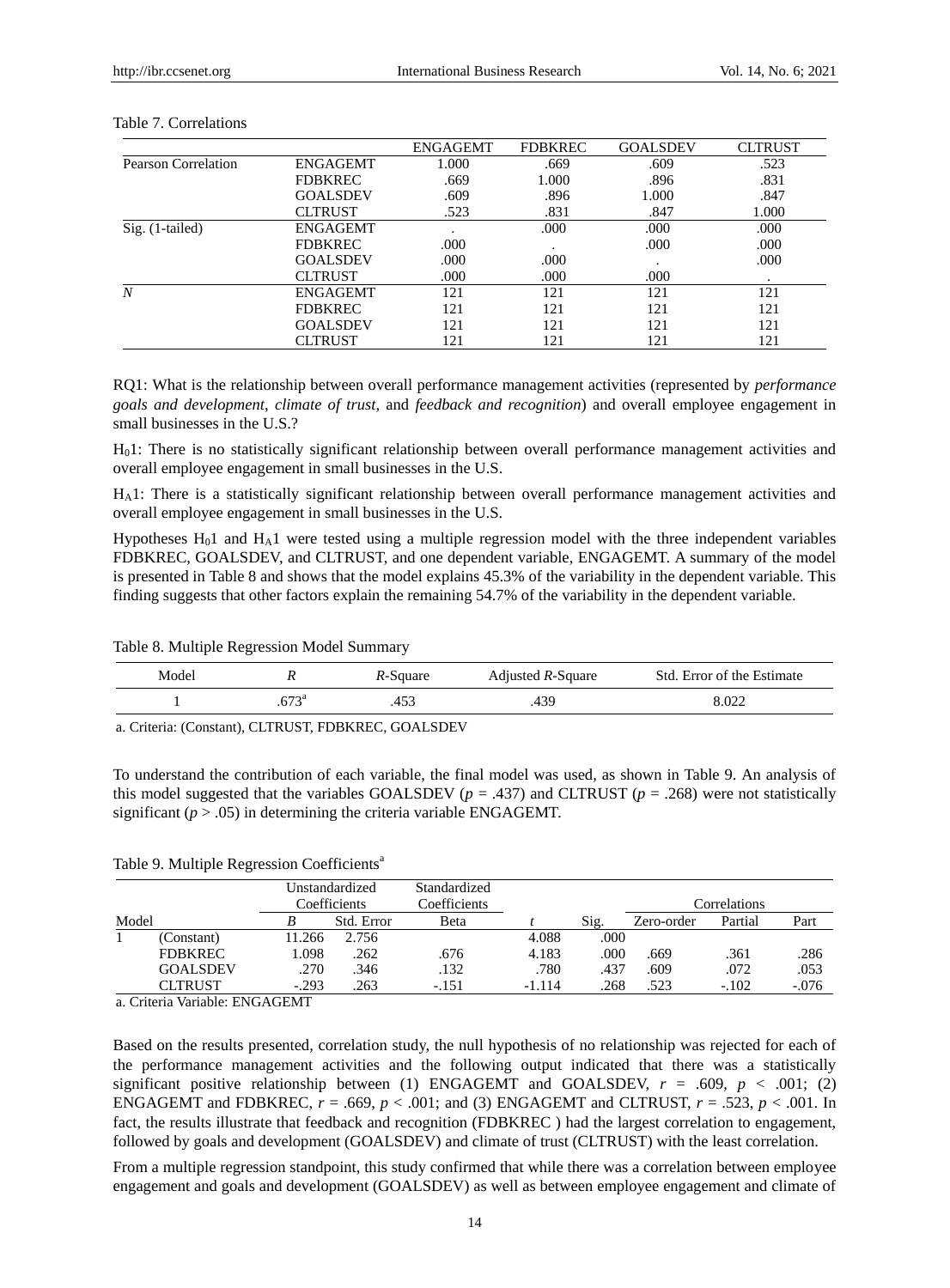trust (CLTRUST), these two variables were not statistically significant in explaining employee engagement when teamed with feedback and recognition. The feedback and recognition (FDBKREC) variable was the only independent variable statistically significant in determining employee engagement. The resulting model can be represented visually as shown in Figure 2.

#### **6. Discussion of the Results**

This study was based on and evolved from previous performance management and employee engagement research. There is a gap in the research that examines the data being captured and how both practitioners and researchers can utilize the data to illustrate the correlational relationship. This research expanded the current organization and management literature by examining the strength of the association between performance management activities, namely performance goals and development, feedback and recognition, and climate of trust, and employee engagement in small businesses in the United States. To collect data, a quantitative survey incorporating both the Utrecht Work Engagement Scale and a survey to measure performance management activities in conjunction with demographic questions was administered (Mone & London, 2009; Schaufeli et al., 2006). The online survey firm QuestionPro randomly distributed the surveys to 152 employees in small businesses, meaning businesses with 500 or fewer employees working within the United States, resulting in the receipt of 121 surveys and an overall response rate of 79%.



Figure 2. The resulting model, showing relationships between variables, with employee engagement as a dependent variable. The three independent variables explain 45.3% of the dependent variable

Demographic questions were presented to identify individual characteristics of the respondents. The majority of the respondents were females, 51.2% of the total sample, while the remaining proportion of males were 48.8%. Respondent aged ranged from 18 to 65 with the age groups 26–40 and 56+ evenly distributed at 32.2%. Respondents between the ages 41 and 55 were 28.9%. Comparably, the younger population had the least representation of 6.6%.

A Pearson correlation analysis was performed to test and determine the correlational relationship between overall performance management activities (performance goals and development, feedback and recognition, and climate of trust) and overall employee engagement in small businesses in the U.S. Before conducting the Pearson correlation analysis, various procedures were employed to evaluate both the data and assumptions associated with this model. There was no missing data. As for the multiple regression model, the assumptions of normality, linearity, homoscedasticity, independence of errors, and multicollinearity were met (Field, 2013; Tabachnick & Fidell, 2013). For the Pearson correlation model, the assumptions of normality, linearity, and two or more continuous variables were met. The assumption of normality was met by the central limit theorem. There were no outliers in the data examined. Scatterplots were used to visually inspect the relationship between the variables to confirm linearity. A statistically significant regression model *F* (3, 117) = 32.34, *p* < .001,  $R^2$  = .453, was created, explaining 45.3% of the variability in the overall employee engagement. While performance goals and development along with a climate of trust were not statistically significant in the model (*p* > .05), feedback and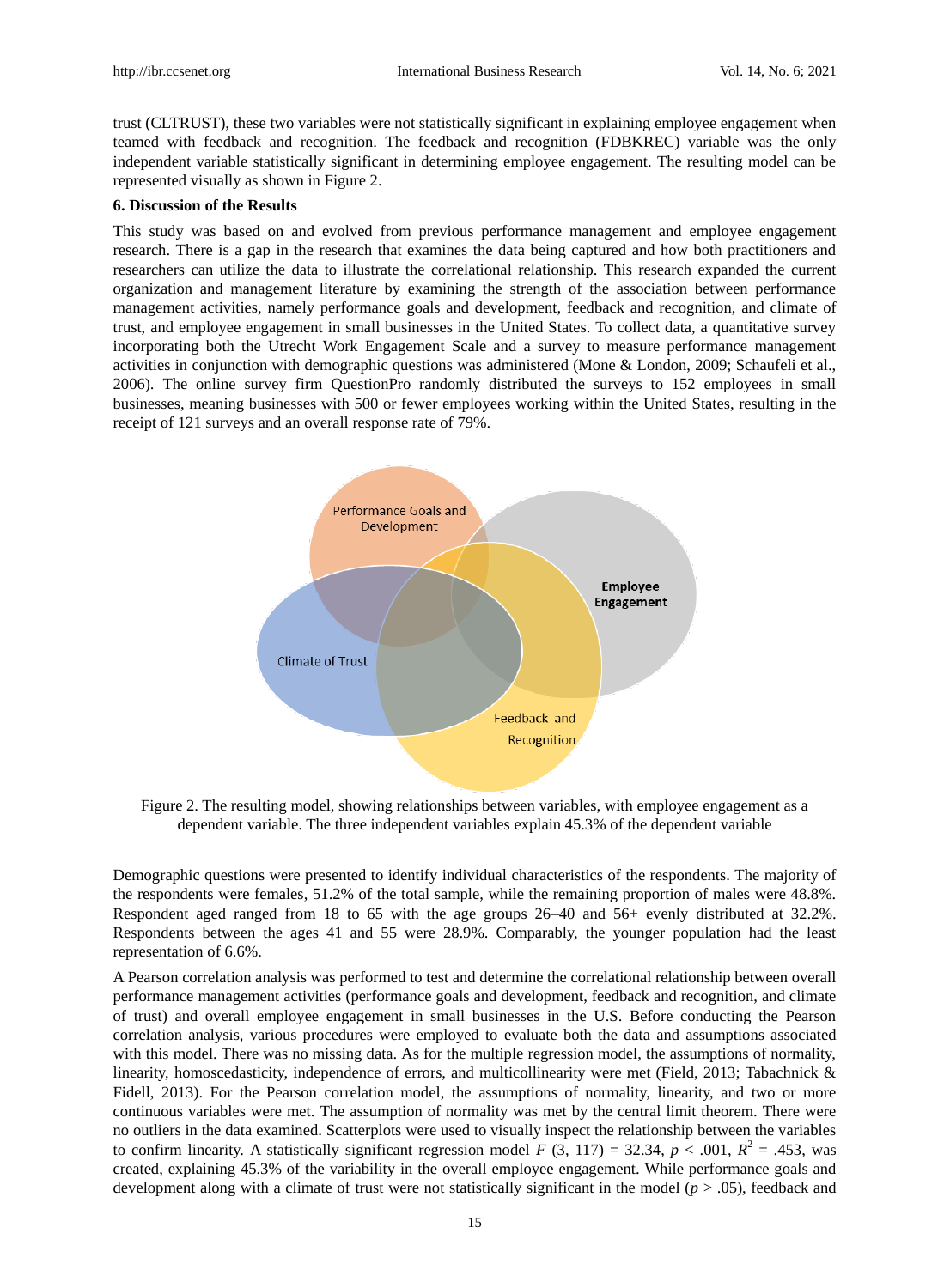recognition were statistically significant  $(p < .001)$ . In other words, *feedback and recognition* was the main determinant of employee engagement in small businesses in the U.S., even though *climate of trust* and *performance goals and development* each had direct positive correlations with *employee engagement*.

This study supports the literature presented on goal-setting theory. According to the literature, employee engagement had no universal definition that can comply with all situations. Research showed that employee engagement can be modified in various ways depending on the context of the study. For this study, employee engagement, as a multi-faceted construct, was defined as the level of involvement and commitment an employee has toward the organization and its value (Ali, 2013; Bhattacharya & Mukherjee, 2009; Dash, 2013; Kahn, 1990; Mani, 2011). Dash (2013) admitted employee engagement measures employees' emotional attachment to their jobs that directly influences their anticipations of learning and performing at work to some extent. The engagement comes into play when the employee becomes involved in various processes such as communication, appraisal, coaching, and performance. Therefore, the literature supports employees who receive feedback regularly in small businesses tend to become more engaged and productive.

The Pearson correlation results presented a statistically significant positive relationship between ENGAGEMT and GOALSDEV, *r* = .609, *p* < .001; ENGAGEMT and FDBKREC, *r* = .669, *p* < .001; and ENGAGEMT and CLTRUST,  $r = .523$ ,  $p < .001$ . In fact, the results illustrated that *feedback and recognition* had the strongest correlation with engagement, followed by *goals and development* and *climate of trust* with the least correlation. Therefore, small businesses that create a culture of feedback and recognition will have more engaged employees than those small businesses that do not have these performance management activities installed. Based on the findings from the multiple regression model, *feedback and recognition* is the most important of the three variables, as it was the only one that had a statistically significant relationship in determining employee engagement, suggesting that it accounted for the variability in engagement from a climate of trust and goal setting and development. In supervisor–employee relationships at work, trust is not necessarily mutual and is not reciprocal (Schoorman et al., 2007). A supervisor may trust the employee, but the employee may have no trust in the supervisor, or vice versa. Providing regular and objective feedback is key to inciting engagement in employees.

#### **7. Implications of the Results**

This study has examined the relationship between overall performance management activities, performance goals and development, feedback and recognition, climate of trust, and overall employee engagement in small businesses in the United States. This study has filled the gap that was absent in scholarly research. Filling this current gap provides insight into how companies and managers make decisions regarding organizational and employee performance through goal setting, feedback and recognition, and a climate of trust. In consideration of the study results, the implications are that the myriad of scholarly research into this general area can be supported.

This study supports Latham and Locke (2007) goal-setting theory and performance management research. Goal setting is a work motivation concept that provides a profound understanding of how setting goals is the primacy to performance. Goals are important in any business since they lay the blueprint on how the business is intended to function. Brudan (2010) pointed out performance is associated with two inseparable processes: performance management and performance measurement. The author described performance management as the overarching process that an organization has toward performance, such as planning and goal setting, strategy implementation, training, and measuring performance. Further, the author emphasized the performance measurement component of this process is associated with evaluating the results. Theoretically, performance appraisals are used to evaluate the results and determine salaries, promotions, terminations, layoffs, and training (Appelbaum et al., 2011). Performance appraisals help managers identify employee strengths and areas for improvement to determine development needs.

From the employee engagement perspective, Mone and London (2009) pointed out how feedback helps the employee understand how their work contributes to the team and the business. Conceptually, at the organizational level, cultural literature suggests that feedback provisions may drive potential conditions for engagement. It is extremely important for small businesses to provide incentives and rewards that are valuable to employees due to their scarce resources in conjunction with their dependency on highly motivated employees (Kowalewski & Phillips, 2012). Brun and Dugus (2008) argued it is necessary to consider the act of recognition from an interactional perspective that contains a reciprocity element while considering the bidirectional nature of human relationships. In terms of engagement, Bhattacharya and Mukherjee (2009) found employees expressed greater emphasis on non-financial rewards than financial rewards received. Additionally, the employees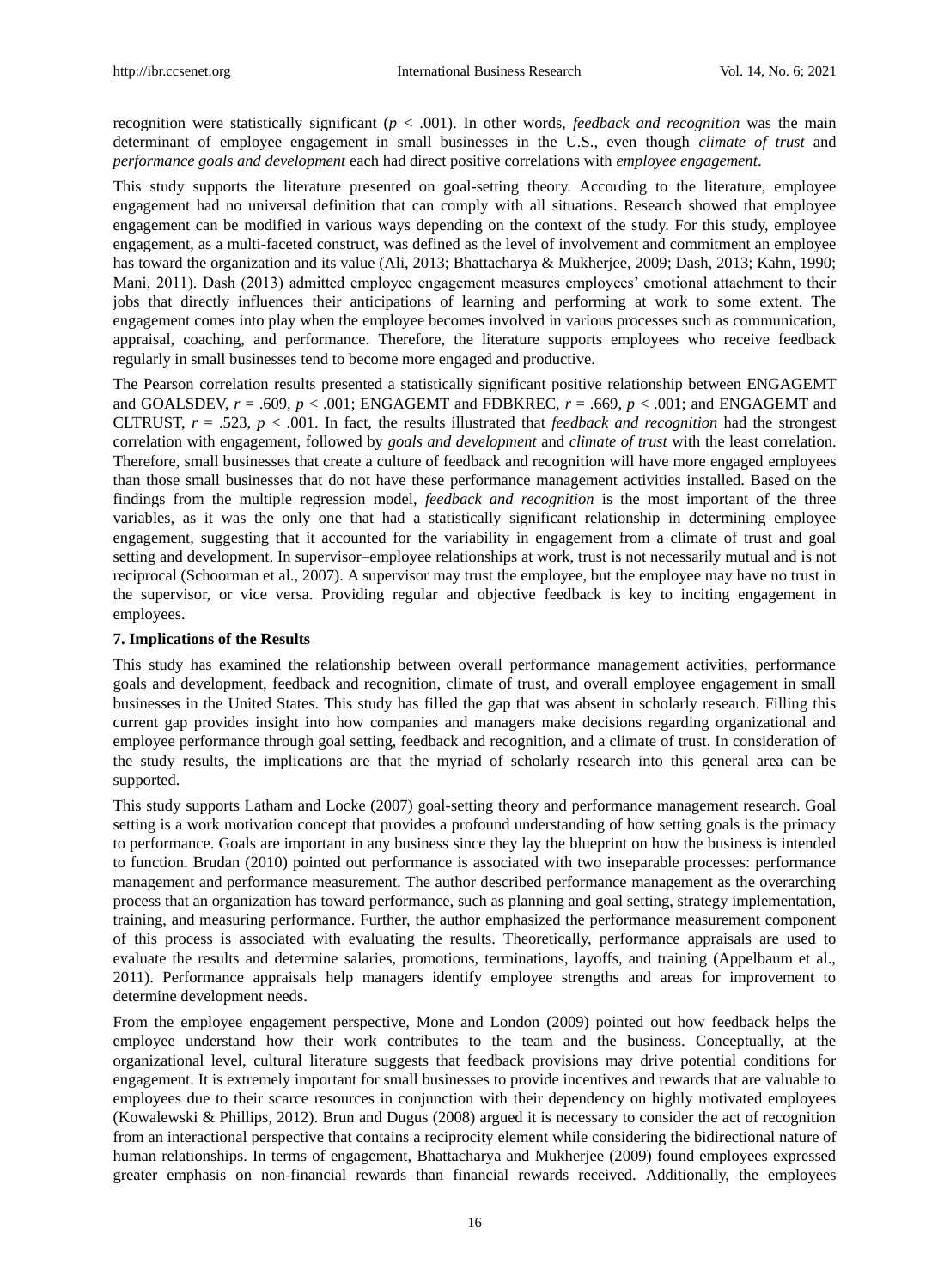considered rewards important for keeping them engaged in their organization (p. 175). This supports the data analysis findings showing feedback and recognition having the largest correlation with employee engagement (ENGAGEMT and FDBKREC,  $p < .001$ ).

This study provided information on the correlational strength between performance management activities and employee engagement to provide practitioners with information to better understand the impact of performance management and employee engagement in small businesses. More specifically, this study contributes significantly to the field of organization and management by affirming the broad understanding that Mone and London (2009) pointed out: the relationship between performance management and employee engagement. In other words, where there is performance management, there is employee engagement. Without performance management, employee engagement might not exist. The information in this study provides practitioners with information to help determine which specific performance management activity may have a stronger correlation with employee engagement in small businesses in the U.S. Human resources development (HRD) and organizations that foster and promote a climate of engagement could benefit by identifying and gaining a holistic understanding of chief factors of employee engagement.

# **8. Limitations of the Study**

While this study made significant contributions to both academia and practice, it had its limitations that provide avenues for future research directions. The primary limitation was related to the data collection. The use of survey instruments to gather primary data has been widely accepted in organizational research for several years (Swanson & Holton, 2005). The design for this study was quantitative and correlational. The instruments used in this design to collect data were suitable for asking questions and acquiring specific responses for analyzing data to determine if a relationship exists between overall performance management and overall employee engagement. The questions were directed toward the individuals' experiences within small businesses in the U.S., and the participants' answers were on behalf of the whole organization. This study was limited to correlation data, and causality should not be assigned to the relationships found in the results.

Another limitation involved recruiting participants and the sampling strategy. A panel of qualified participants was acquired from QuestionPro. The participants were assumed to be randomly selected. The researcher had minimum control over the quality of the sample regarding participant qualification. Further, the researcher had minimum control over the random selection from the target population. Lastly, the sample was limited to employees in small businesses within the United States, meaning businesses with 500 or fewer employees. These respondents were assumed to represent their personal perspective from experience in their organization at a particular point in time and may not be generalizable to alternate settings and to other industries (Creswell, 2009; Swanson & Holton, 2005). Other industries were exempted from this study, such as federal, state, local government, municipalities, and non-profits. As a result of conducting this research study and analyzing the findings, several recommendations for future research have emerged.

# **9. Recommendations for Further Research**

The results of this study indicate that when compared individually to employee engagement, performance goals and development, feedback and recognition, and climate of trust, each has a statistically significant positive correlation with employee engagement in small businesses in the United States. When used together, only *feedback and recognition* has a statistically significant relationship with employee engagement. This study only considered employees in small businesses within the United States. These findings offer the opportunity for future studies to investigate more intensely into other industries, companies, and countries. Future research can be done in areas that address all levels of the organization and depth of the subject, including managers, non-managers, CEOs, and business owners. Since there is no uniform process for performance management and no universal definition of employee engagement, the subject of overall performance management activities and its relationship with employee engagement is an area of study in need of continued analysis.

This study expanded on current performance management and employee engagement literature by examining the overall relationship between the two constructs. It illustrated the correlational relationship between overall performance management activities, performance goals and development, feedback and recognition, climate of trust, and overall employee engagement in small businesses in the U.S. Based on its findings, without performance management in small businesses, there is likely less employee engagement. This means, where performance management exists, there is employee engagement and productivity.

A qualitative analysis could evaluate more in-depth ways performance management activities, namely performance goals and development, feedback and recognition, and a climate of trust, can engage employees. Further, other performance management activities for employee engagement need to be identified and evaluated.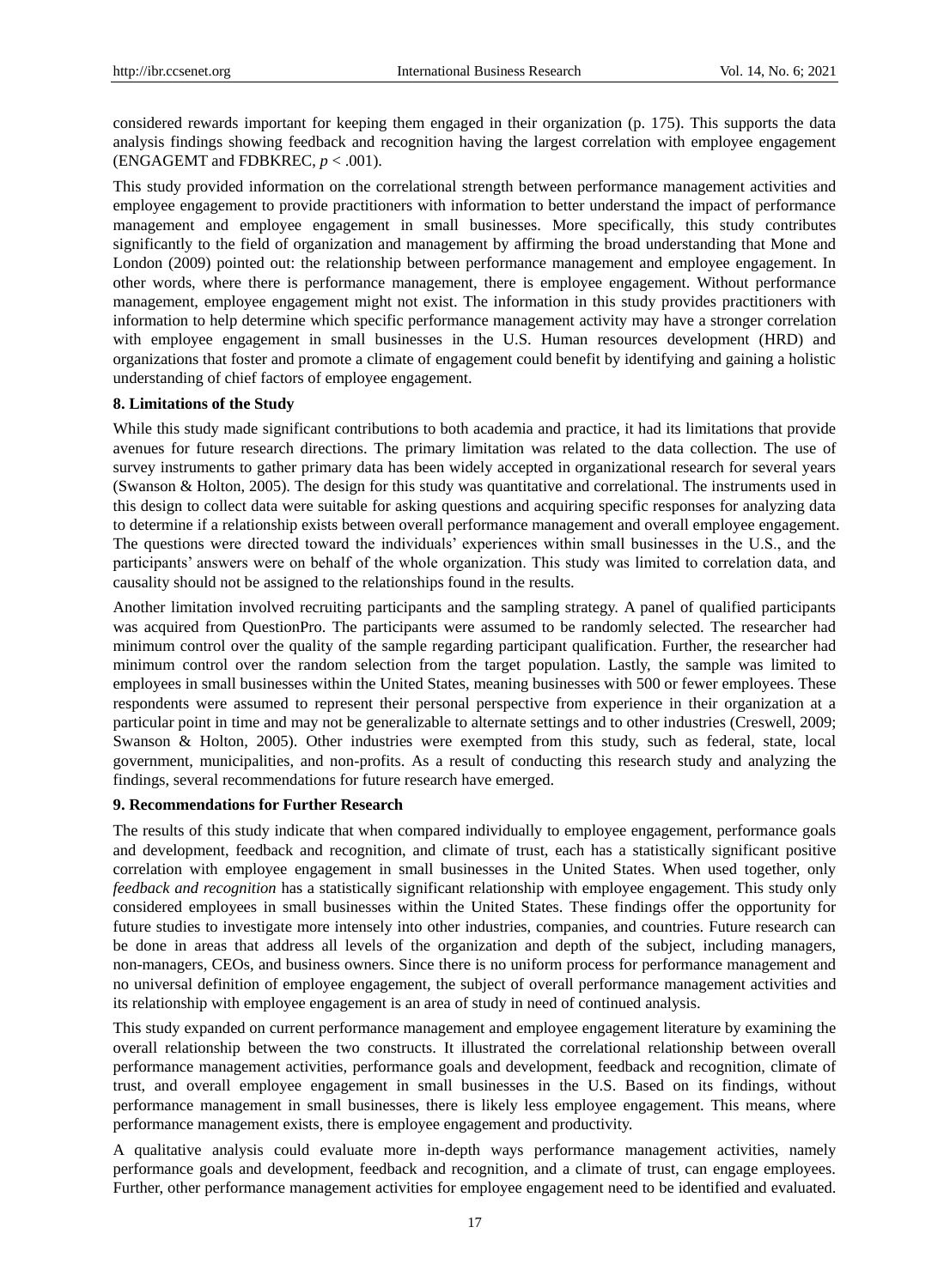Interviews could investigate the employee's perceptions of the many facets and distinctions of the specific topic. A similar analysis could determine whether the same findings are applicable for other sectors or other countries.

Quantitative analysis in future research could delve more into the unfilled gaps on this topic. A quantitative method presenting predictive or explanatory analysis with other variables may be appropriate, regarding small businesses, organization size, and the number of years in business may be appropriate, more specifically, in small size businesses. As previously mentioned, the research could determine applicability to other countries, companies, and industries such as non-profits and local governments.

## **10. Conclusion**

The purpose of this study was to examine the nature of the relationship between three independent variables (i.e., *performance goals and development*, *feedback and recognition*, and *climate of trust*) and the dependent variable, employee engagement. To achieve its goal, this study reviewed prior research related to performance management, employee engagement, and small businesses. Its execution was anchored around the following research question: What is the relationship between overall performance management activities (performance goals and development, feedback and recognition, and a climate of trust) and overall employee engagement within small businesses in the U.S.?

This research was grounded in existing performance management and employee engagement literature. It was conducted to gain a more profound understanding of the relationships that exist between the dependent variable characterized as the overall employee engagement and the overall performance management activities comprising performance goals and development, feedback and recognition, and climate of trust within small businesses. A quantitative, non-experimental correlational method was incorporated to measure and evaluate the relationship. An online questionnaire was used to collect the research data.

A series of Pearson correlation analyses indicated the existence of statistically significant positive relationships between overall employee engagement and each variable of performance management activities, namely performance goals and development, feedback and recognition, and climate of trust. Notwithstanding these positive correlations, a multiple regression model with the three performance management variables as independent variables and overall employee engagement as dependent variable suggested that there was a statistically significant regression model *F* (3, 117) = 32.34,  $p < .001$ ,  $R^2 = .453$ , explaining 45.3% of the variability in the employee engagement. Nonetheless, this model confirmed that performance goals and development along with climate of trust were not statistically significant in the model (*p* > .05). In other words, only the *feedback and recognition variable* was statistically significant in the regression model, suggesting that it explained most of the variability in engagement, including that already explained by the other two variables.

#### **Acknowledgments**

This study was fully funded by the authors without any external support or grant.

#### **References**

- Albdour, A. A., & Altarawneh, I. I. (2014). Employee engagement and organizational commitment: Evidence from Jordon. *International Journal of Business, 19*(2), 192-212. Retrieved from <http://www.craig.csufresno.edu/IJB/Volumes/Volume%2019/V192-5.pdf>
- Albrecht, S. L. (2012). The influence of job, team and organizational level resources on employee well-being, engagement, commitment, and extra-role performance. *International Journal of Manpower, 33*(7), 840-853. <https://doi.org/10.1108/01437721211268357>
- Ali, M. A., Hussain, A., & Azim, A. (2013). Organizational investment in social capital (OISC) and employee job performance: Moderation by employee job engagement. *International Review of Management and Business Research, 2*(1), 250-257. Retrieved fro[m http://irmbrjournal.com/papers/1367573449.pdf](http://irmbrjournal.com/papers/1367573449.pdf)
- Ali, S. S. (2013). A study on employee engagement in Cochin International Airport Limited. *Drishtikon: A Management Journal, 4*(1), 24-47.
- Appelbaum, S. H., Roy, M., & Gilliland, T. (2011). Globalization of performance appraisals: Theory and applications. *Management Decisions, 49*(4), 570-585.<https://doi.org/10.1108/00251741111126495>
- Ashford, S. J. (1986). Feedback-seeking in individual adaptation: A resource perspective. *Academy of Management Journal, 29*, 465-487.<https://doi.org/10.2307/25619>
- Ashford, S. J., & Cummings, L. L. (1983). Feedback as an individual resource: Personal strategies of creating information. *Organizational Behavior and Human Performance, 32*, 370-398.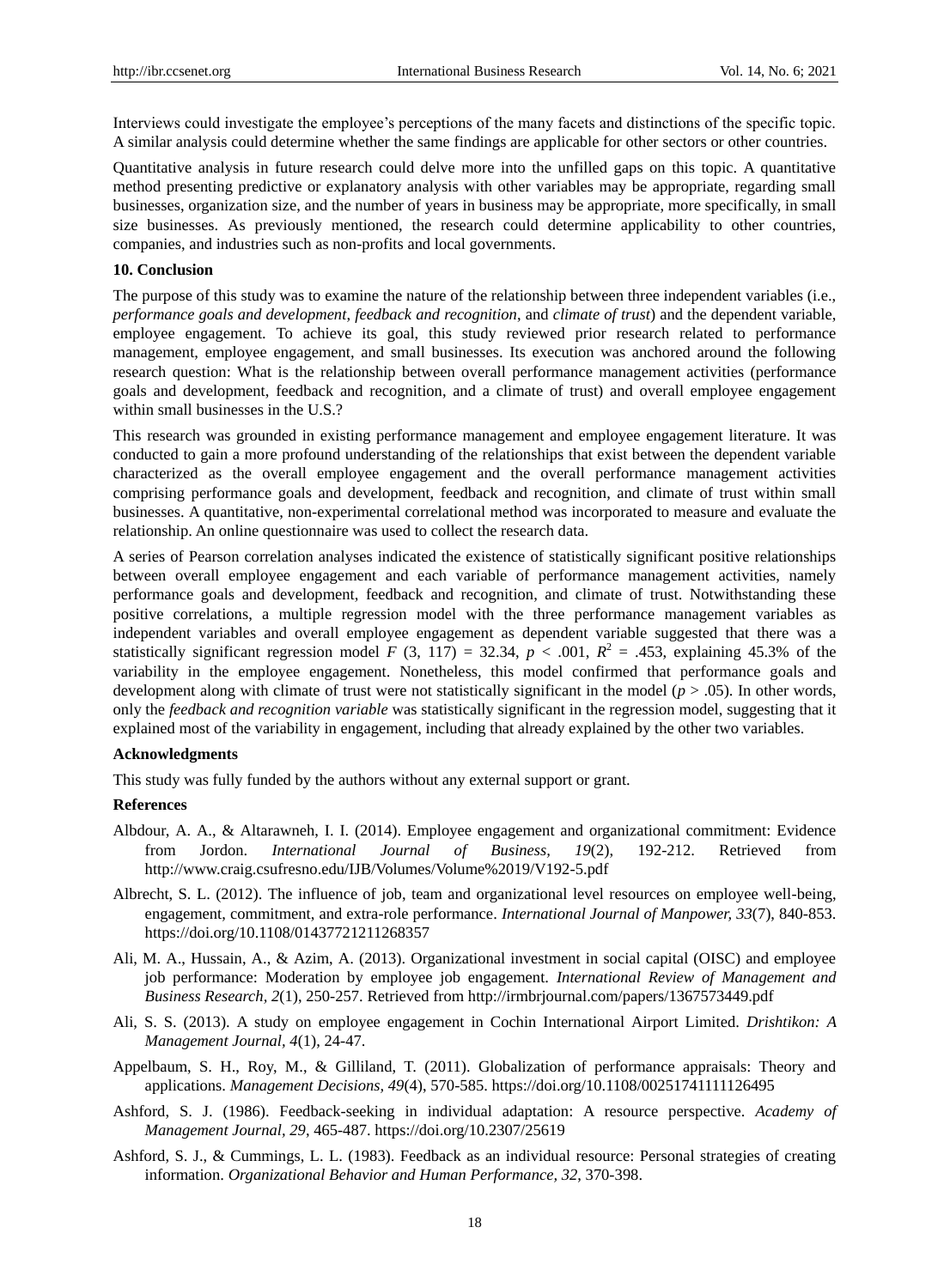[https://doi.org/10.1016/0030-5073\(83\)90156-3](https://doi.org/10.1016/0030-5073(83)90156-3)

- Bakker, A. B., Hakanen, J. J., Demerouti, E., & Xanthopoulou, D. (2007). Job resources boost work engagement, particularly when job demands are high. *Journal of Educational Psychology, 99*, 274-284. <https://doi.org/10.1037/0022-0663.99.2.274>
- Bandura, A., & Cervone, D. (1986). Differential engagement of self-reactive influences in cognitive motivation. *Organizational Behavior and Human Decision Processes, 38*, 92-113. https://doi.org/10.1016/0749-5978(86)90028-2
- Becker, L. J. (1978, August). Joint effect of feedback and goal setting on performance: A field study of residential energy conservation. *Journal of Applied Psychology, 63*(4), 428-433. <https://doi.org10.1037/0021-9010.63.4.428>
- Bhattacharya, S., & Mukherjee, P. (2009). Rewards as a key to employee engagement: A comparative study on I.T. professionals. *ASBM Journal of Management, II*(I), 160-175.
- Bipp, T., & Kleingeld, A. (2011). Goal-setting in practice: The effects of personality and perceptions of the goal-setting process on job satisfaction and goal commitment. *Personnel Review, 40*, 306-323. <https://doi.org/10.1108/00483481111118630>
- Brinckmann, J., Grichnik, D., & Kapsa, D. (2010). Should entrepreneurs plan or just storm the castle? A meta-analysis on contextual factors impacting the business planning-performance relationship in small firms. *Journal of Business Venturing, 25*, 24-40[. https://doi.org/10.016/j.jbusvent.2008.10.007](https://doi.org/10.016/j.jbusvent.2008.10.007)
- Brown, S. (2007, January–March). Seven skills for the aspiring entrepreneurs. *Business and Economic Review, 53*(2), 16-18.
- Brudan, A. (2010). Rediscovering performance management: Systems, learning and integration. *Measuring Business Excellence, 14*, 109-123.<https://doi.org/10.1108/13683041011027490>
- Brun, J., & Dugas, N. (2008, April). An analysis of employee recognition: Perspectives on human resources practices. *The International Journal of Human Resource Management, 19*, 716-730. <https://doi.org/10.1080/09585190801953723>
- Catteeuw, F., Flynn, E., & Vonderhorst, J. (2007, Summer). Employee engagement: Boosting productivity in turbulent times. *Organization Development Journal, 25*(2), 151-157.
- Chenhall, R. H., & Langfield-Smith, K. (2007). Multiple perspectives of performance measures. *European Management Journal, 25*(4), 266-282[. https://doi.org/10.1016/j.emj.2007.06.001](https://doi.org/10.1016/j.emj.2007.06.001)
- Creswell, J. W. (2009). *Research Design: Qualitative, Quantitative, and Mixed Methods Approaches* (3rd ed.). SAGE.
- Dash, B. (2013, March). Employee engagement and H.R. initiatives: A conceptual study. *International Journal and Global Business Management & Research, 1*(2), 85-91.
- Delaney, J. T., & Huselid, M. A. (1996, August). The impact of human resource management practices on perceptions of organizational performance. *Academy of Management Journal, 39*, 949-969. <https://doi.org/10.2307/256718>
- Erez, M. (1977, October). Feedback: A necessary condition for the goal-setting-performance relationship. *Journal of Applied Psychology, 62*, 624-627.<https://doi.org/10.1037/0021-9010.62.5.624>
- Fairlie, P. (2011). Meaningful work, employee engagement, and other key employee outcomes: Implications for human resource development. *Advances in Developing Human Resources, 13*, 508-525. <https://doi.org/10.1177/1523422311431679>
- Faul, F., Erdfelder, E., Buchner, A., & Lang, A. G. (2009). Statistical power analyses using G\*Power 3.1: Test for correlation and regression analyses. *Behavior Research Methods, 41*, 1149-1160. <https://doi.org/10.3758/BRM.41.4.1149>
- Field, A. (2013). *Discovering statistics using IBM SPSS Statistics* (4th ed.). SAGE.
- Gerst, R. (2013, January). Understanding employee engagement and trust: The new math of engagement surveys. *The Journal for Quality and Participation, 35*(4), 32-36.
- Goh, F. A., & Anderson, M. C. (2007, Summer). Driving business value from performance management at Caterpillar. *Organization Development Journal, 25*(2), 219-226.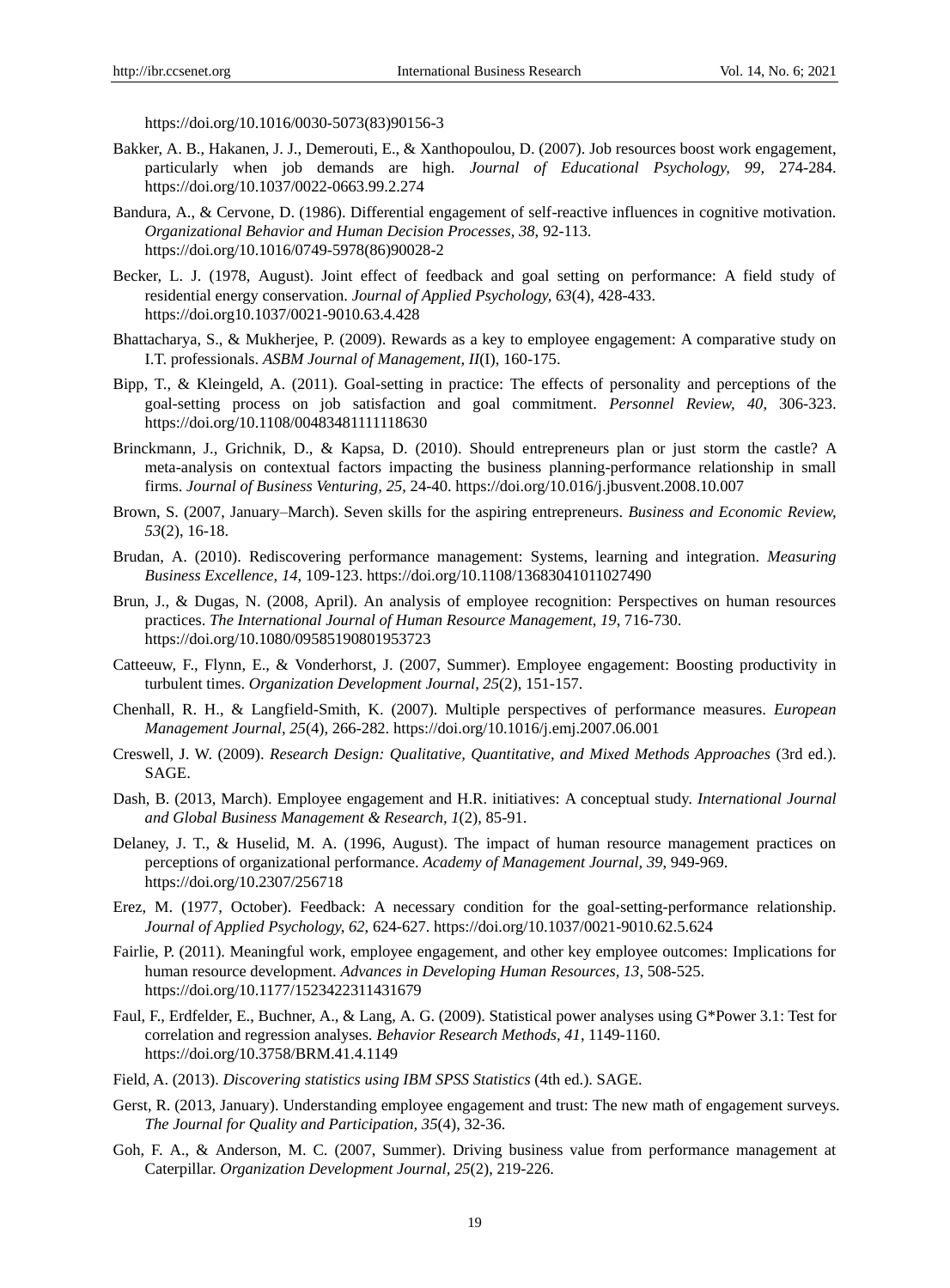- Haines, V. Y. III, St-Onge, S., & Marcoux, A. (2004, June). Performance management design and effectiveness in quality-driven organizations. *Canadian Journal of Administrative Sciences, 21*(2), 146-161. https://doi.org/10.1111/j.1936-4490.2004.tb00330.x
- Handa, M., & Gulati, A. (2014, January–March). Employee engagement: Does individual personality matter. *Journal of Management Research, 14*(1), 57-67.
- Heger, B. K. (2007, June 1). Linking the employment value proposition (EVP) to employee engagement and business outcomes: Preliminary findings from a linkage research pilot study. *Organization Development Journal, 25*(1), 121-132.
- Kahn, W. A. (1990). Psychological conditions of personal engagement and disengagement at work. Academy of *Management Journal, 33*(4), 692-724[. https://doi.org/10.2307/256287](https://doi.org/10.2307/256287)
- Kapoor, S., & Meacham, A. (2012, February). Employee engagement: A bond between employee and organization. *Amity Global Business Review, 7*, 14-21.
- Kowalewski, S. J., & Phillips, S. L. (2012). Preferences for performance-based employee rewards: Evidence from small business environments. *International Journal of Management and Marketing Research, 5*(2), 65-76.
- Lahteenmaki, S., Storey, J., & Vanhala, S. (1998). HRM and company performance: The use of measurement and the influence of economic cycles. *Human Resource Management Journal, 8*, 51-65. <https://doi.org/10.1111/j.1748-8583.1998.tb00166.x>
- Lartey, F. M. (2021). Impact of career Planning, employee autonomy, and manager recognition on employee engagement. *Journal of Human Resource and Sustainability Studies, 9*(2), 135-157. https://doi.org/10.4236/jhrss.2021.92010
- Lartey, F. M., & Randall, P. M. (2021). Indicators of computer-mediated communication affecting remote employee engagement. *Journal of Human Resource and Sustainability Studies, 9*(2), 82-92. <https://doi.org/10.4236/jhrss.2021.91006>
- Lartey, F. M., Hargiss, K., & Howard, C. (2015). Antecedents of customer satisfaction on affecting loyalty: An implementation of SERVQUAL and NPS. *International Journal of Strategic Information Technology and Applications, 6*, 27-42.<https://doi.org/10.4018/IJSITA.2015010103>
- Latham, G. P., & Locke, E. A. (2007). New developments in and directions for goal-setting research. *European Psychologist, 12*, 290-300.<https://doi.org/10.1027/1016-9040.12.4.290>
- Latham, G. P., & Yukl, G. A. (1975, December). A review of research on the application of goal setting in organizations. *Academy of Management Journal, 18*, 824-845.<https://doi.org/10.2307/255381>
- Lee, B. H. (2003). Using hierarchical linear modeling to illustrate industry and group effects on organizational commitment in a sales context. *Journal of Managerial Issues, 15*(3), 353-368.
- Lee, C., Bobko, P., Earley, P. C., & Locke, E. A. (1991, November). An empirical analysis of a goal setting questionnaire. *Journal of Organizational Behavior, 12*, 467-482.<https://doi.org/10.1002/job.4030120602>
- Lenth, R. V. (2001, August). Some practical guidelines for effective sample size determination. *The American Statistician, 55*, 187-193.<https://doi.org/10.1198/000313001317098149>
- Locke, E. A. (1968). Towards a theory of task motivation incentives. *Organizational Behavior and Human Performance, 3*(2), 157-189. [https://doi.org/10.1016/0030-5073\(68\)90004-4](https://doi.org/10.1016/0030-5073(68)90004-4)
- Locke, E. A., & Latham, G. P. (1990). *A theory of goal setting and task performance*. Prentice Hall.
- Locke, E. A., & Latham, G. P. (2002, September). Building a practically useful theory of goal setting and task motivation. *American Psychologist, 57*(9), 705-717[. https://doi.org/10.1037/0003-066X.57.9.705](https://doi.org/10.1037/0003-066X.57.9.705)
- Locke, E. A., Shaw, K. N., Saari, L. M., & Latham, G. P. (1981, July). Goal setting and task performance: 1969– 1980. *Psychological Bulletin, 90*(1), 125-152[. https://doi.org/10.1037/0033-2909.90.1.125](https://doi.org/10.1037/0033-2909.90.1.125)
- Long, R. J., & Shields, J. L. (2010). From pay to praise? Non-cash employee recognition in Canadian and Australian firms. *The International Journal of Human Resource Management, 21*, 1145-1172. <https://doi.org/10.1080/09585192.2010.483840>
- Lorenzet, S. J., Cook, R. G., & Ozeki, C. (2006). Improving performance in very small firms through effective assessment and feedback. *Education and Training, 48*(8/9), 568-583. <https://doi.org/10.1108/00400910610710010>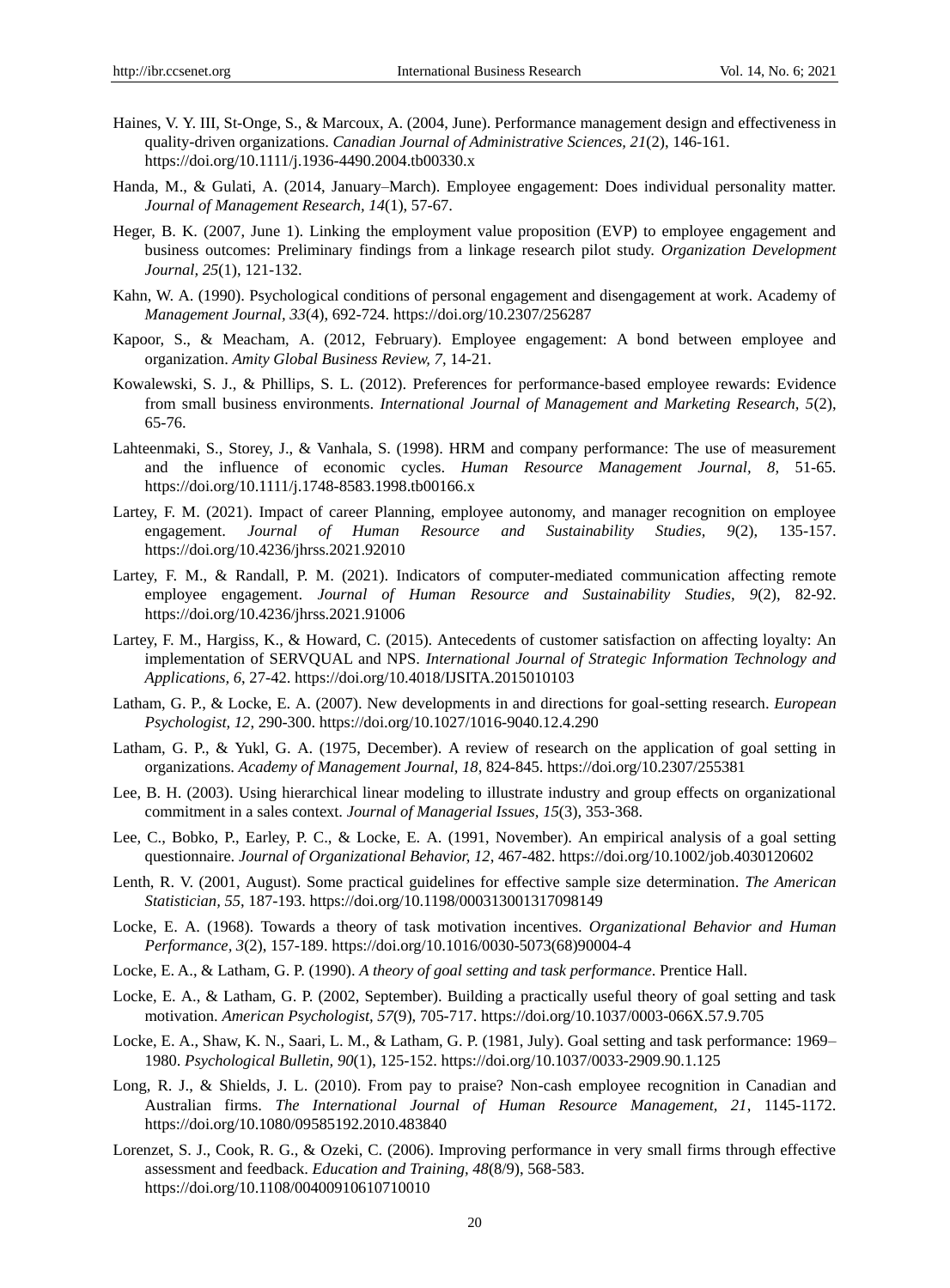- Lutwama, G. W., Roos, J. H., & Dolamo, B. L. (2013). Assessing the implementation of performance management of health care workers in Uganda. *BMC Health Services Research, 13*(355), 1-12. <http://www.biomedcentral.com/1472-6963/13/355>
- Macey, W. H., & Schneider, B. (2008). The meaning of employee engagement. *Industrial and Organizational Psychology, 1*, 3-30. <https://doi.org/10.1111/j.1754-9434.2007.0002.x>
- Mani, V. (2011). Analysis of employee engagement and its predictors. *International Journal of Human Resources Studies, 1*, 15-26.<https://doi.org/10.5296/ijhrs.v1i2.955>
- Markos, S., & Sridevi, M. S. (2010, December). Employee engagement: The key to improving performance. *International Journal of Business and Management, 5*(12), 89-96. https://doi.org/10.5539/ijbm.v5n12p89
- Maslach, C., Schaufeli, W. B., & Leiter, M. P. (2001, February). Job burnout. *Annual Review Psychology, 52*(1), 397-422. https://doi.org/10.1146/annurev.psych.52.1.397
- May, D., Gilson, R. L., & Harter, L. M. (2004, March). The psychological conditions of meaningfulness, safety and availability and the engagement of the human spirit at work. *Journal of Occupational and Organizational Psychology, 77*, 11-37[. https://doi.org/10.1348/096317904322915892](https://doi.org/10.1348/096317904322915892)
- Medlin, B., & Green, Jr, K. (2008). The relationship among goal setting, optimism, and engagement: The impact on employee performance. Allied Academies International Conference: *Proceedings of the Academy of Organizational Culture, Communications and Conflict, 13*(1), 51-56.
- Miner, J. B. (2003, September). The rated importance, scientific validity, and practical usefulness of organizational behavior theories: A quantitative review. *Academy of Management Learning and Education, 2*(3), 250-268.<https://doi.org/10.5465/AMLE.2003.10932132>
- Mishra, K., Boynton, L., & Mishra, A. (2014). Driving employee engagement: The expanded role of internal communications. *International Journal of Business Communication, 51*, 183-202. <https://doi.org/10.1177/2329488414525399>
- Mone, E. M., & London, M. (1998). *H.R. to the rescue: Case studies of H.R. solutions to business challenges*. Gulf Publishing Company.
- Mone, E. M., & London, M. (2009). *Employee engagement through effective performance management: A practical guide for managers*. Routledge.
- Mone, E., Eisinger, C., Guggenheim, K., Price, B., & Stine, C. (2011). Performance Management at the wheel: Driving employee engagement in organizations. *Journal of Business Psychology, 26*, 205-2012. <https://doi.org/10.1007/s10869-011-9222-9>
- O'Connell, B. (2004, Fall). The FastTrac success. *Baylor Business Review, 22*(1), 26-27.
- Parker, R. A., & Berman, N. G. (2003, August). Sample size: More than calculations. *The American Statistician, 57*(3), 166-170.<https://doi.org/10.1198/0003130031919>
- Patten, M. L. (2012). *Understanding research methods: An overview of the essentials* (8th ed.). Pyrczac.
- Pekuri, A., Haapasalo, H., & Herrala, M. (2011). Productivity and performance management: Managerial practices in the construction industry. *International Journal of Performance Measurement, 1*, 39-58. Retrieved from [http://www.researchgate.net/publication/265175596\\_Productivity\\_and\\_performance\\_management\\_-\\_Mana](http://www.researchgate.net/publication/265175596_Productivity_and_performance_management_-_Managerial_practices_in_the_construction_industry) [gerial\\_practices\\_in\\_the\\_construction\\_industry](http://www.researchgate.net/publication/265175596_Productivity_and_performance_management_-_Managerial_practices_in_the_construction_industry)
- Petrocelli, J. V. (2003, April). Hierarchical multiple regression in counseling research: Common problems as possible remedies. *Measurement and Evaluation in Counseling and Development, 36*(1), 9-22. https://doi.org/10.1080/07481756.2003.12069076
- Pinder, C. C. (1984). *Work motivation*. Scott Foresman.
- Prichard, R. D., & Curtis, M. I. (1973). The influence on goal setting and financial incentives on task performance. *Organizational Behavior and Human Performance, 10*, 175-183. [https://doi.org/10.1016/0030-5073\(73\)90011-1](https://doi.org/10.1016/0030-5073(73)90011-1)
- Randall, P. M., Lartey, F. M., & Tate, T. D., (2020). Enterprise Social Media (ESM) use and employee belongingness in US corporations. *Journal of Human Resource Management, 8*(3), 115-124. <https://doi.org/10.11648/j.jhrm.201200803.12>
- Robertson, I. T., & Cooper, C. L. (2009). Full engagement: the integration of employee engagement and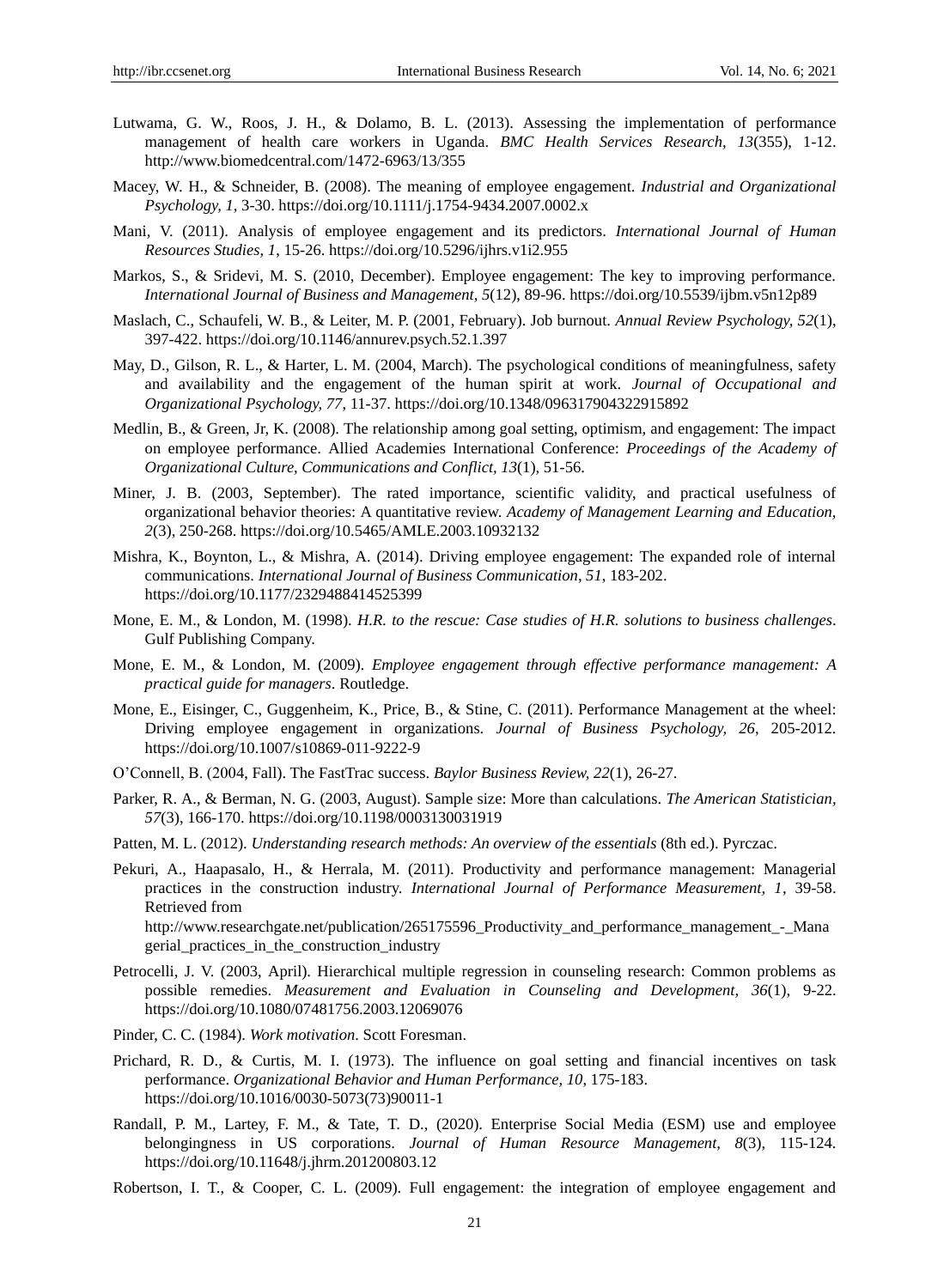psychological well-being. *Journal of Leadership and Organization Development, 31*(4), 324-336. <https://doi.org/10.1108/014377310110433848>

- Rocconi, L. M. (2013, October). Analyzing multilevel data: Comparing findings from hierarchical linear modeling and ordinary least squares regression. *Higher Education, 64*(4), 439-461. <https://doi.org/10.1007/s10734-013-9615-y>
- Rosli, M. M., & Mohmood, R. (2013). Moderating effects of human resource management practices and entrepreneur training on innovation and small–medium firm performance. *Journal of Management and Strategy, 4*(2), 60-69[. https://doi.org/10.5430/jms.v4n2p60](https://doi.org/10.5430/jms.v4n2p60)
- Saedon, H., Salleh, S., Balakrishnan, A., Imray, C. H. E., & Saedon, M. (2012). The role of feedback in improving the effectiveness of workplace based assessments: A systematic review. *BMC Medical Education, 12*, 1-8. [https://10.1186/1472-6920-12-25](https://10.0.4.162/1472-6920-12-25)
- Saks, A. M. (2006). Antecedents and consequences of employee engagement. *Journal of Managerial Psychology, 21*, 600-619.<https://doi.org/10.1108/02683940610690169>
- Sarwar, S., & Abugre, J. B. (2013, June). Does provision of feedback increase work engagement and reduce cynicism among employees? *The Business and Management Review, 3*(4), 20-31. Retrieved from <http://hdl.handle.net/123456789/6602>
- Scarborough, N. M., & Zimmerer, T. W. (2003). *Effective small business management: An entrepreneurial approach* (7th ed.). Prentice Hall.
- Schaufeli, W. B., Bakker, A. B., & Salanova, M. (2006). The measurement of work engagement with a short questionnaire: A cross-national study. *Educational and Psychological Measurement, 66*(4), 701-716. <https://doi.org/10.1177/0013164405282471>
- Schoorman, F. D., Mayer, R. C., & Davis, J. H. (2007, April). An integrative model of organizational trust: Past, present, and future. *Academy of Management Review, 32*(3)[. https://doi.org/10.5465/AMR.2007.24348410](https://doi.org/10.5465/AMR.2007.24348410)
- Searcy, C. (2012). Corporate sustainability performance measurement systems: A review and research agenda. *Journal of Business Ethics, 107*, 239-253. https://doi.org/10.1007/s10551-011-1038-z
- Seijts, G. H., & Latham, G. P. (2005). Learning versus performance goals: When should each be used? *Academy of Management Executives, 19*(1), 124-131. https://doi.org/10.5465/ame.2005.15841964
- Shuck, M. B., Rocco, T. S., & Albornoz, C. A. (2011). Exploring employee engagement from the employee perspective: Implications of HRD. *Journal of European Industrial Training, 35*, 300-325. <https://doi.org/10.1108/03090591111128306>
- Simon, S. S. (2011, January–March). The essentials of employee engagement in organizations. *Journal of Contemporary Research in Management, 6*(1), 63-72.
- Small Business Administration. (2012). *Do economic or industry factors affect business survival?* Retrieved from<https://www.sba.gov/sites/default/files/Business-Survival.pdf>
- Small Business Administration. (2014). *Small business profile: United States.* Retrieved from [https://www.sba.gov/sites/default/files/files/UnitedStates13\(1\).pdf](https://www.sba.gov/sites/default/files/files/UnitedStates13(1).pdf)
- Small Business Administration. (2019). *2019 Small business profile: United States.* Retrieved from <https://cdn.advocacy.sba.gov/wp-content/uploads/2019/04/23142719/2019-Small-Business-Profiles-US.pdf>
- Stewart, K. S. (2002). Formal business planning and small business success: A survey of small business with an international focus. *Journal of American Academy of Business, 2*(1), 42-46.
- Swanson, R. A., & Holton III, E. F. (Eds.). (2005). *Research in organizations: Foundations and methods of inquiry*. Berrett-Koehler.
- Tabachnick, B. G., & Fidell, L. S. (2013). *Using multivariate statistics* (6th ed.). Pearson.
- Tangen, S. (2005). Analysing the requirements of performance measurement systems. *Measuring Business Excellence, 9*, 46-54[. https://doi.org/10.1108/13683040510634835](https://doi.org/10.1108/13683040510634835)
- Tate, T. D., Lartey, F. M., & Randall, P. M. (2019). Relationship between computer-mediated communication and employee engagement among telecommuting knowledge workers. *Journal of Human Resource and Sustainability Studies, 7*(2), 328-347.<https://doi.org/10.4236/jhrss.2019.72021>
- Ucbasaran, D., Westhead, P., Wright, M., & Flores, M. (2010). The nature of entrepreneurial experience,